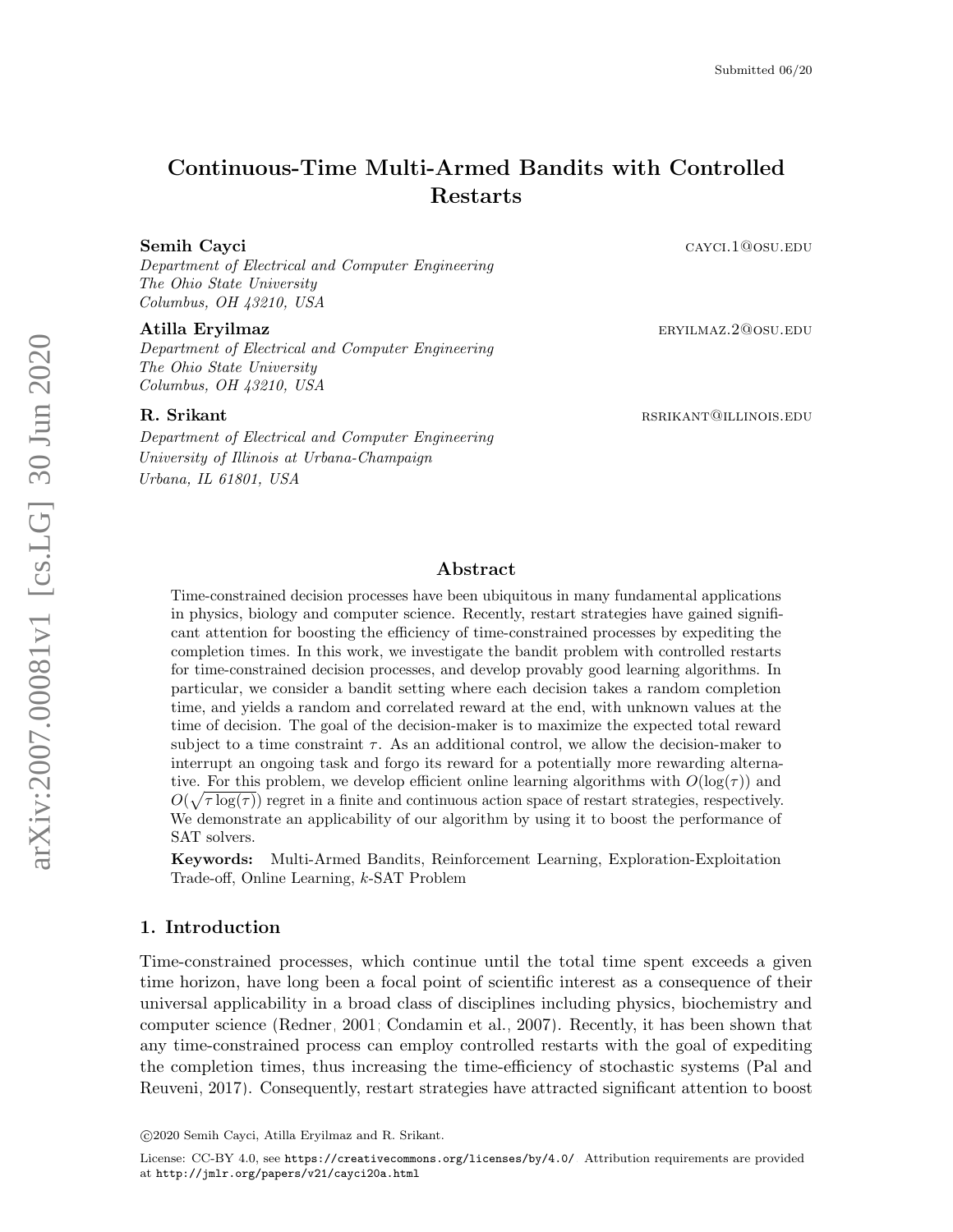the time-efficiency of stochastic systems in various contexts. They have been extensively used to study diffusion mechanics [\(Evans and Majumdar, 2011;](#page-26-1) [Pal et al., 2016\)](#page-27-2), target search applications [\(Kusmierz et al., 2014;](#page-27-3) [Eliazar et al., 2007\)](#page-26-2), catalyzing biochemical reactions [\(Rotbart et al., 2015\)](#page-28-0), throughput maximization [\(Asmussen et al., 2008\)](#page-26-3), and run-times of randomized algorithms (Hoos and Stützle, 2004; [Luby et al., 1993;](#page-27-5) [Selman](#page-28-1) [et al., 1994\)](#page-28-1). In particular, they have been widely used as a tool for the optimization of randomized algorithms that employ stochastic local search methods whose running times exhibit heavy-tailed behavior [\(Luby et al., 1993;](#page-27-5) [Gomes et al., 1998\)](#page-26-4).

In this paper, we investigate the exploration-exploitation problem in the context of time-constrained decision processes under controlled restarts, and develop online learning algorithms to learn the optimal action and restart strategy in a knapsack bandit framework. This learning problem has unique dynamics: the cumulative reward function is a controlled and stopped random walk with potentially heavy-tailed increments, and the restart mechanism leads to right-censored feedback, which imposes a specific information structure. In order to design efficient learning algorithms that fully capture these dynamics, we incorporate new design and analysis techniques from bandit theory, renewal theory and statistical estimation.

As a fundamental application of this framework, we investigate the learning problem for boosting the stochastic local search methods under restart strategies both theoretically and empirically. In particular, our empirical studies on various  $k$ -SAT databases show that the learning algorithms introduced in this paper can be efficiently used as a *meta-algorithm* to boost the time-efficiency of SAT solvers.

#### 1.1 Related Work

Bandit problem with knapsack constraints and its variants have been studied extensively in the last decade. In (György et al., 2007; [Badanidiyuru et al., 2013;](#page-26-6) [Combes et al., 2015;](#page-26-7) [Xia](#page-28-2) [et al., 2015;](#page-28-2) [Tran-Thanh et al., 2012;](#page-28-3) [Cayci et al., 2020\)](#page-26-8), the problem was considered in a stochastic setting. This basic setting was extended to linear contextual setting [\(Agrawal](#page-25-0) [and Devanur, 2016\)](#page-25-0), combinatorial semi-bandit setting [\(Sankararaman and Slivkins, 2017\)](#page-28-4), adversarial bandit setting [\(Immorlica et al., 2019\)](#page-27-6). For further details in this branch of bandit theory, we refer to [\(Slivkins et al., 2019\)](#page-28-5). As a substantial difference, these works do not incorporate a restart or cancellation mechanism into the learning problem.

The restart mechanisms have been popular particularly in the context of boosting the Las Vegas algorithms. The pioneering work in this branch is [\(Luby et al., 1993\)](#page-27-5), where a minimax restart strategy is proposed to achieve optimal expected run-time up to a logarithmic factor. In [\(Gagliolo and Schmidhuber, 2007\)](#page-26-9), a hybrid learning strategy between Luby scheme and a fixed restart strategy is developed in the adversarial setting. In [\(Streeter and Golovin, 2009\)](#page-28-6), an algorithm portfolio design methodology that employs a restart strategy is developed as an extension of the Exp3 Algorithm in the non-stochastic bandit setting, and polynomial regret is shown with respect to a constant factor approximation of the optimal strategy. These works are designed in a non-stochastic setting for worst-case performance metric, thus they do not incorporate the statistical structure of the problem that we consider in this work.

The most related paper in the budget-constrained bandit setting is [\(Cayci et al., 2019\)](#page-26-10). This current paper provides improves and extends [\(Cayci et al., 2019\)](#page-26-10) in multiple directions.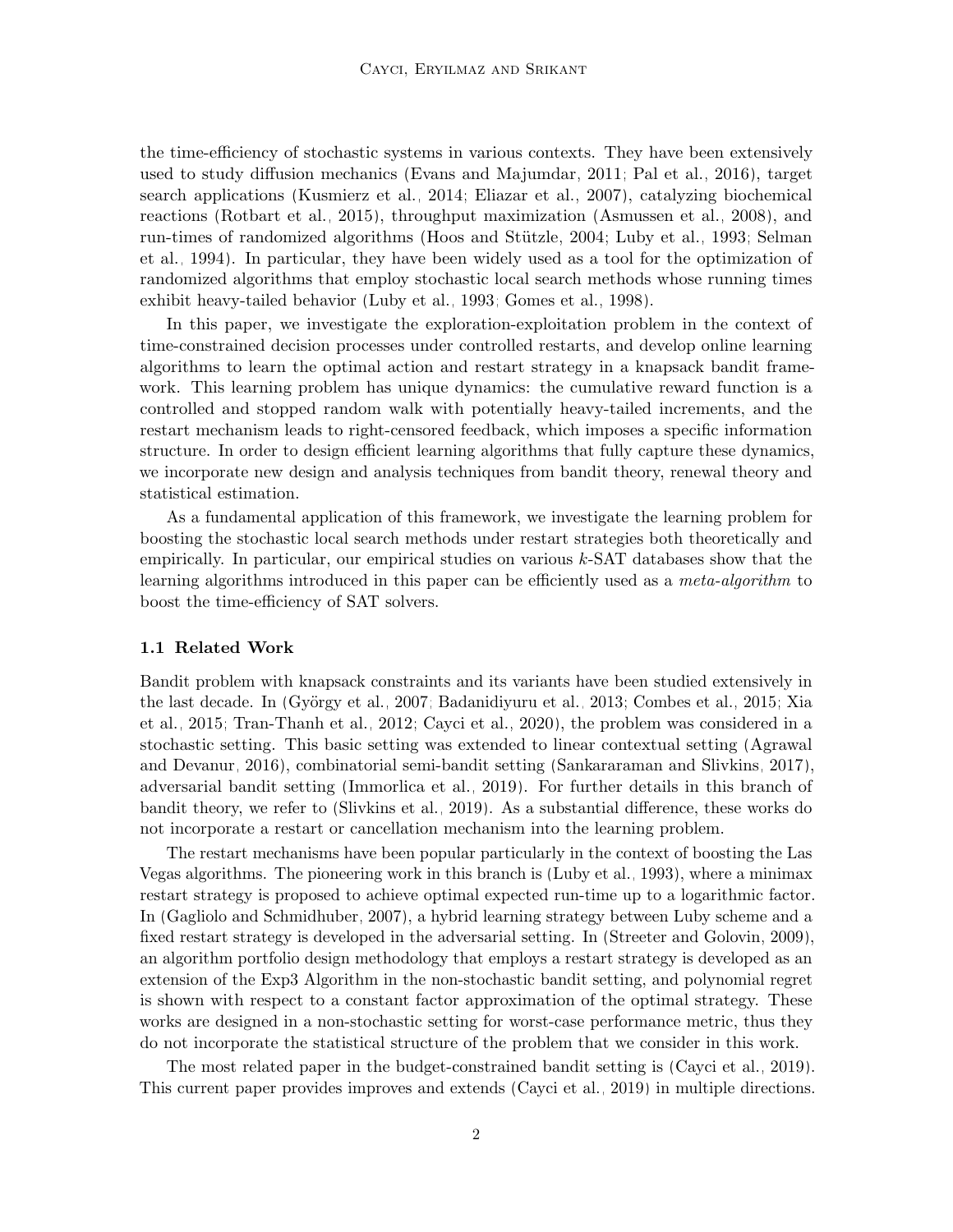We propose algorithms that work on continuous set of restart times, incorporate empirical estimates to eliminate the necessity of the prior knowledge on the moments. We also investigate the impact of correlation between the completion time and reward on the behavior of the restart times.

In light of the above related work, our main contributions in this paper are as follows:

- This work intends to provide a principled approach to continuous-time explorationexploitation problems that require restart strategies for optimal time efficiency. In order to achieve this, we study and explain the impact of restart strategies in a general knapsack bandit setting that includes potentially heavy-tailed and correlated timereward pairs for each arm. From a technical perspective, the design and regret analysis of learning algorithms requires tools from renewal theory and stochastic control, as well as novel concentration inequalities for rate estimation, which can be useful in other bandit problems as well.
- For a finite set of restart times, we propose algorithms that use variance estimates and the information structure that stems from the right-censored feedback so as to achieve order-optimal regret bounds with no prior knowledge. In particular, we propose:
	- The UCB-RB Algorithm based on empirical rate estimation to achieve particularly good performance for small restart times,
	- The UCB-RM Algorithm based on median-boosted rate estimation to achieve good performance in a very general setting of large (potentially infinite) restart times at the expense of degraded performance for small restart times.

These algorithms utilize empirical estimates as a surrogate for unknown parameters, hence they provably achieve tight regret bounds with no prior information on the parameters.

- For a continuous decision set for restart strategies, we propose an algorithm called UCB-RC that achieves  $O(\sqrt{\tau \log(\tau)})$  regret.
- We evaluate the performance of the learning algorithm developed in this paper for the k-SAT problem on a SATLIB dataset by using WalkSAT, and empirically show its efficiency by comparing the results with benchmark strategies including Luby strategy.

## 1.2 Notation

In this subsection, we define some notation that will be used throughout the paper. I denotes the indicator function. For any  $k \in \mathbb{Z}_+$ , [k] denotes the set of integers from 1 to k, i.e.,  $[k] = \{1, 2, \ldots, k\}$ . For  $x \in \mathbb{R}$ ,  $(x)_+ = \max\{0, x\}$ . For two real numbers  $x, y$ , we define  $x \wedge y = \min\{x, y\}$  and  $x \vee y = \max\{x, y\}.$ 

In the following section, we describe the problem setting in detail.

## <span id="page-2-0"></span>2. System Setup

We consider a time-constrained decision process with a given time horizon  $\tau > 0$ . The increments of the process are controlled as follows: if arm  $k \in [K]$  is selected at the *n*-th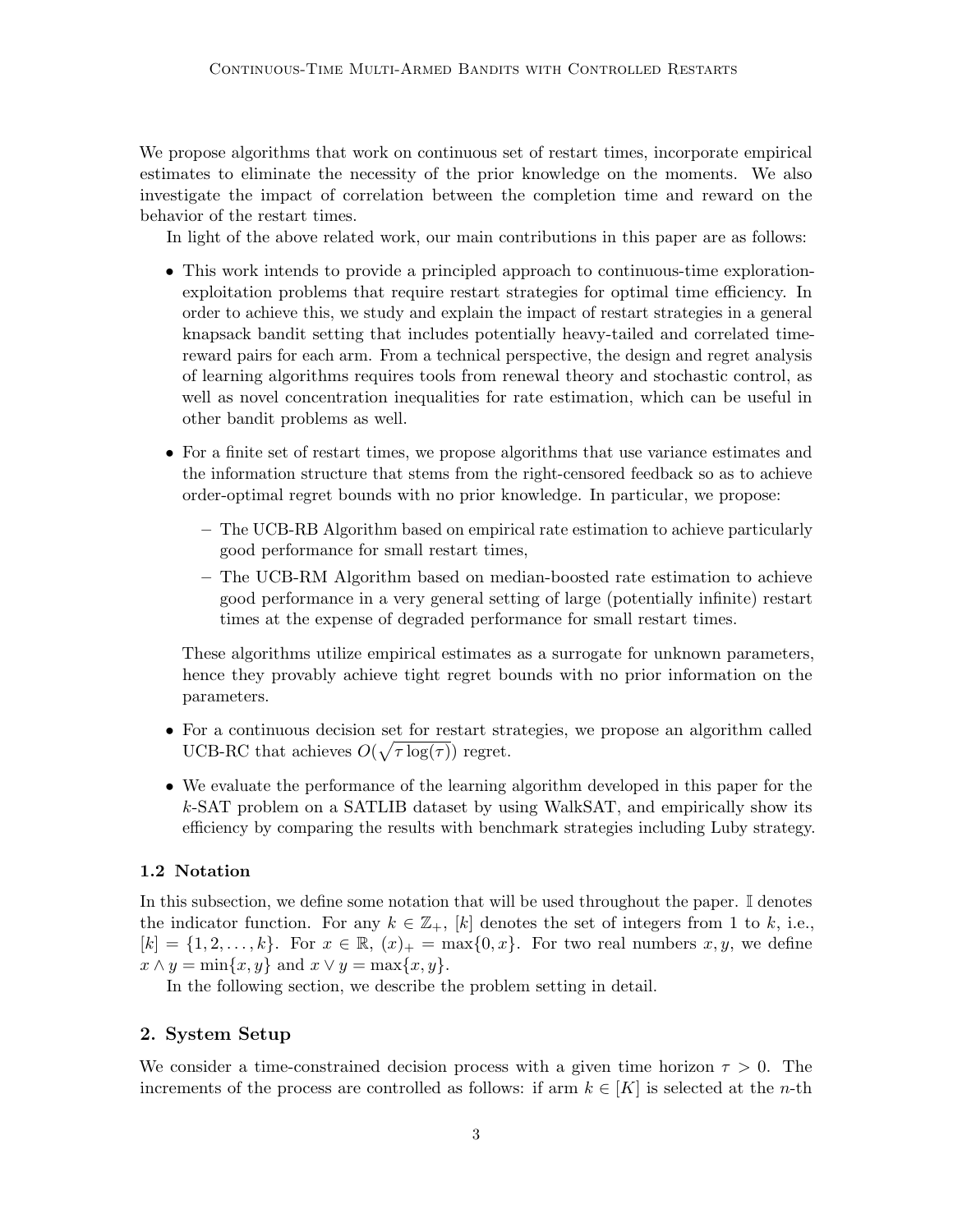trial, the random completion time is  $X_{k,n}$ , that is independent across k and independent over  $n$  for each  $k$  with the following weak conditions:

$$
\mathbb{E}[X_{k,1}^p] < \infty, \ p \ge 4,\tag{1}
$$

<span id="page-3-0"></span>
$$
X_{k,n} > 0, \ a.s. \tag{2}
$$

Note that  $X_{k,n}$  can potentially be a heavy-tailed random variable. Pulling arm k at trial n yields a reward  $R_{k,n}$  at the end. Note that we allow  $R_{k,n}$  to be possibly correlated with  $X_{k,n}$ , and for simplicity, we assume that  $R_{k,n} \in [0,1]$  almost surely.

In our framework, the controller has the option to interrupt an ongoing task and restart it with a potentially different arm. Namely, for a set of restart (or cutoff) times  $\mathbb{T} \subset [0,\infty]$ , the controller may prefer to restart the task from its initial state after time  $t \in \mathbb{T}$  at the loss of the ultimate rewards and possible additional time-varying cost of restarting the process. The additional cost is included, since in some applications, it may take a resetting time to return to the initial state after a reset decision [\(Evans and Majumdar, 2011\)](#page-26-1). We model the resetting time as  $C_k(t) \in [0, t]$ , which is a deterministic function of  $t \in \mathbb{T}$  known by the controller for simplicity. Note that the design and analysis presented in this paper can be extended to random resetting time processes in a straightforward way.

If the *n*-th trial of arm k is restarted at time  $t \in \mathbb{T}$ , then the resulting total time and reward are as follows:

$$
U_{k,n}(t) = \min\{X_{k,n}, t\} + C_k(t)\mathbb{I}\{X_{k,n} > t\},\tag{3}
$$

$$
V_{k,n}(t) = R_{k,n} \mathbb{I}\{X_{k,n} \le t\},\tag{4}
$$

Note that the feedback  $(U_{k,n}(t), V_{k,n}(t))$  in this case is right-censored.

Incorporating the restart mechanism, the control of the decision-maker consists of two decisions at n-th trial:

<span id="page-3-1"></span>
$$
\pi_n = (I_n, \nu_n) \in [K] \times \mathbb{T}.
$$

Here,  $I_n \in [K]$  denotes the arm decision, and  $\nu_n \in \mathbb{T}$  denotes the restart time decision. Under a policy  $\pi = {\pi_n : n \geq 1}$ , let

$$
\mathcal{F}_n^{\pi} = \sigma\big(\{(U_{I_i,i}(\nu_i), V_{I_i,i}(\nu_i) : i = 1, 2, \ldots, n)\},\
$$

be the history until *n*-th trial. We call a policy  $\pi$  admissible if  $\pi_{n+1} \in \mathcal{F}_n^{\pi}$  for all  $n \geq 1$ .

For a given time horizon  $\tau > 0$ , the objective of the decision-maker is to maximize the expected cumulative reward collected in the time interval  $[0, \tau]$ . Specifically, letting

$$
N_{\pi}(\tau) = \inf \{ n : \sum_{i=1}^{n} U_{I_i, i}(\nu_i) > \tau \},\tag{5}
$$

be the number of pulls under policy  $\pi$ , the cumulative reward under  $\pi$  is defined as follows:

$$
REW_{\pi}(\tau) = \sum_{n=1}^{N_{\pi}(\tau)} V_{I_n, n}(\nu_n).
$$
 (6)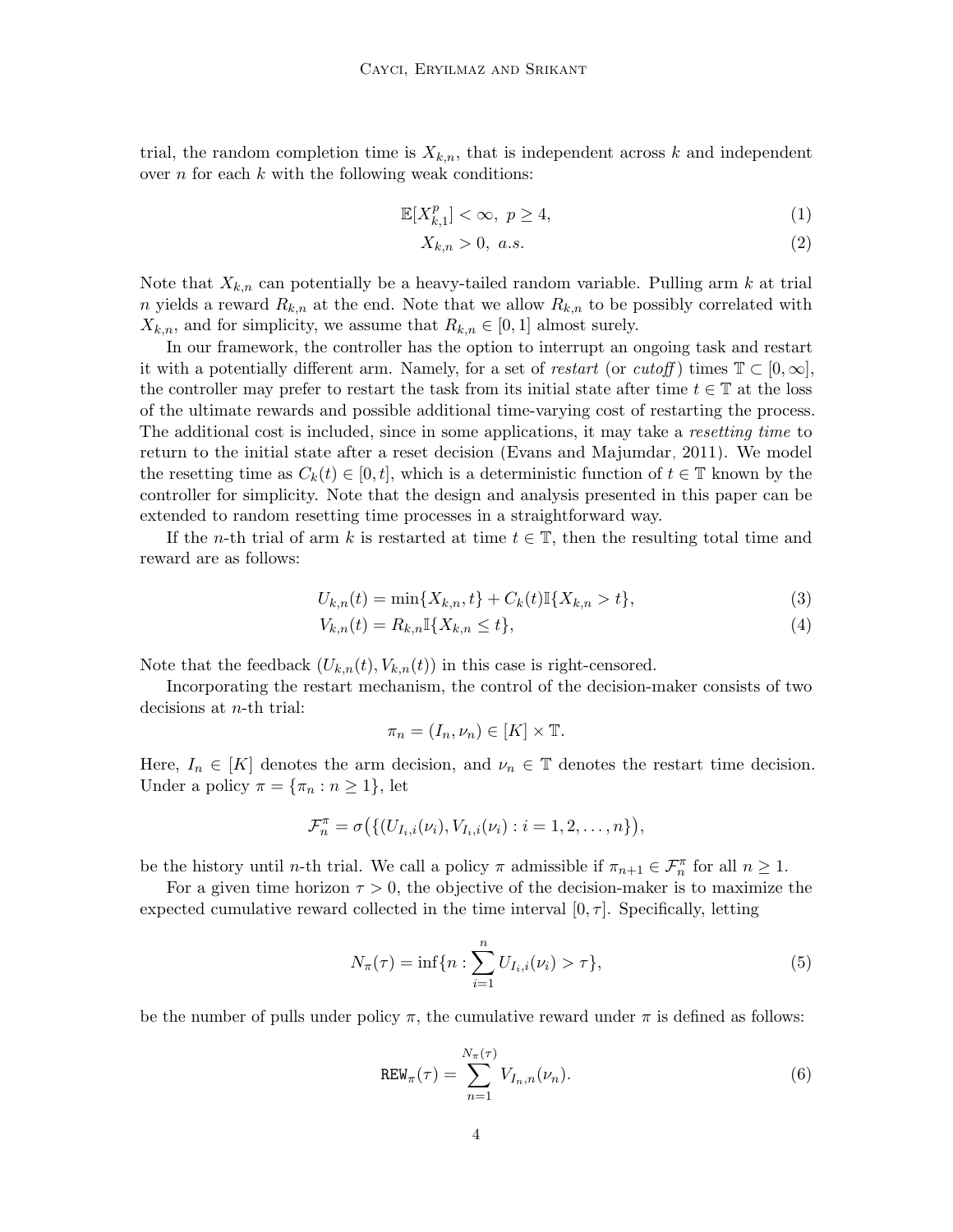The decision-maker attempts to achieve the optimal reward:

<span id="page-4-0"></span>
$$
\text{OPT}(\tau) = \max_{\pi \in \Pi} \ \mathbb{E}[\text{REW}_{\pi}(\tau)],\tag{7}
$$

where Π is the set of all admissible policies. Equivalently, it aims to minimize the expected regret:

$$
\text{REG}_{\pi}(\tau) = \text{OPT}(\tau) - \mathbb{E}[\text{REW}_{\pi}(\tau)]. \tag{8}
$$

In the following section, we provide a notable example that falls within the scope of this framework.

#### <span id="page-4-1"></span>3. Application: Boosting the Local Search for k-SAT

Boolean satisfiability (SAT) is a canonical NP-complete problem (Hoos and Stützle, 2004; [Arora and Barak, 2009\)](#page-25-1). As a consequence, the design of efficient SAT solvers has been an important long standing challenge, and an annual SAT Competition is held for SAT solvers [\(Heule et al., 2019\)](#page-27-7). In these competitions, the objective of a SAT solver is to solve as many problem instances as possible within a given time interval  $[0, \tau]$ , which defines a time-constrained decision process. As a result of the completion time distributions, the restart strategies have been an essential part of the SAT solvers [\(Luby et al., 1993;](#page-27-5) [Selman](#page-28-1) [et al., 1994\)](#page-28-1).

The WalkSAT Algorithm is one of the most fundamental SAT solvers [\(Papadimitriou,](#page-27-8) [1991;](#page-27-8) Hoos and Stützle, 2004). In its most basic form, it employs a randomized local search methodology to converge to a valid assignment of the problem instance: at each trial, it randomly chooses an assignment, then a chosen variable is flipped, and its new value is kept if the number of satisfied clauses increases [\(Papadimitriou, 1991\)](#page-27-8). Experimental studies indicate that the completion time of *n*-th trial,  $X_{1,n}$ , is a heavy-tailed random variable with potentially infinite mean [\(Gomes et al., 1998\)](#page-26-4). Moreover, the successive trials of the same instance have iid completion times as a result of the random initialization. As such, the problem of maximizing the number of solved problem instances within  $[0, \tau]$  can be formulated as [\(7\)](#page-4-0) with  $R_{1,n} = 1$  for all n, and the online learning algorithms in this paper can be used as meta-algorithms to boost the performance of the WalkSAT.

We will use this problem for testing the benefits of our design for boosting SAT solvers.

#### 4. Near-Optimal Policies

The control problem described in [\(7\)](#page-4-0) is a variant of the well-known unknown stochastic knapsack problem [\(Kleinberg and Tardos, 2006\)](#page-27-9). In the literature, there are similar problems that are known to be PSPACE-hard [\(Papadimitriou and Tsitsiklis, 1999;](#page-27-10) [Badanidiyuru](#page-26-6) [et al., 2013\)](#page-26-6). Therefore, we need tractable algorithms to approximate the optimal policy. In this section, we will propose a simple policy for the problem introduced in Section [2,](#page-2-0) and prove its efficiency by using the theory of renewal processes and stopping times.

In the following, we will first provide an upper bound for  $\text{OPT}(\tau)$ . The quantity of interest will be the (renewal) reward rate, which is defined next.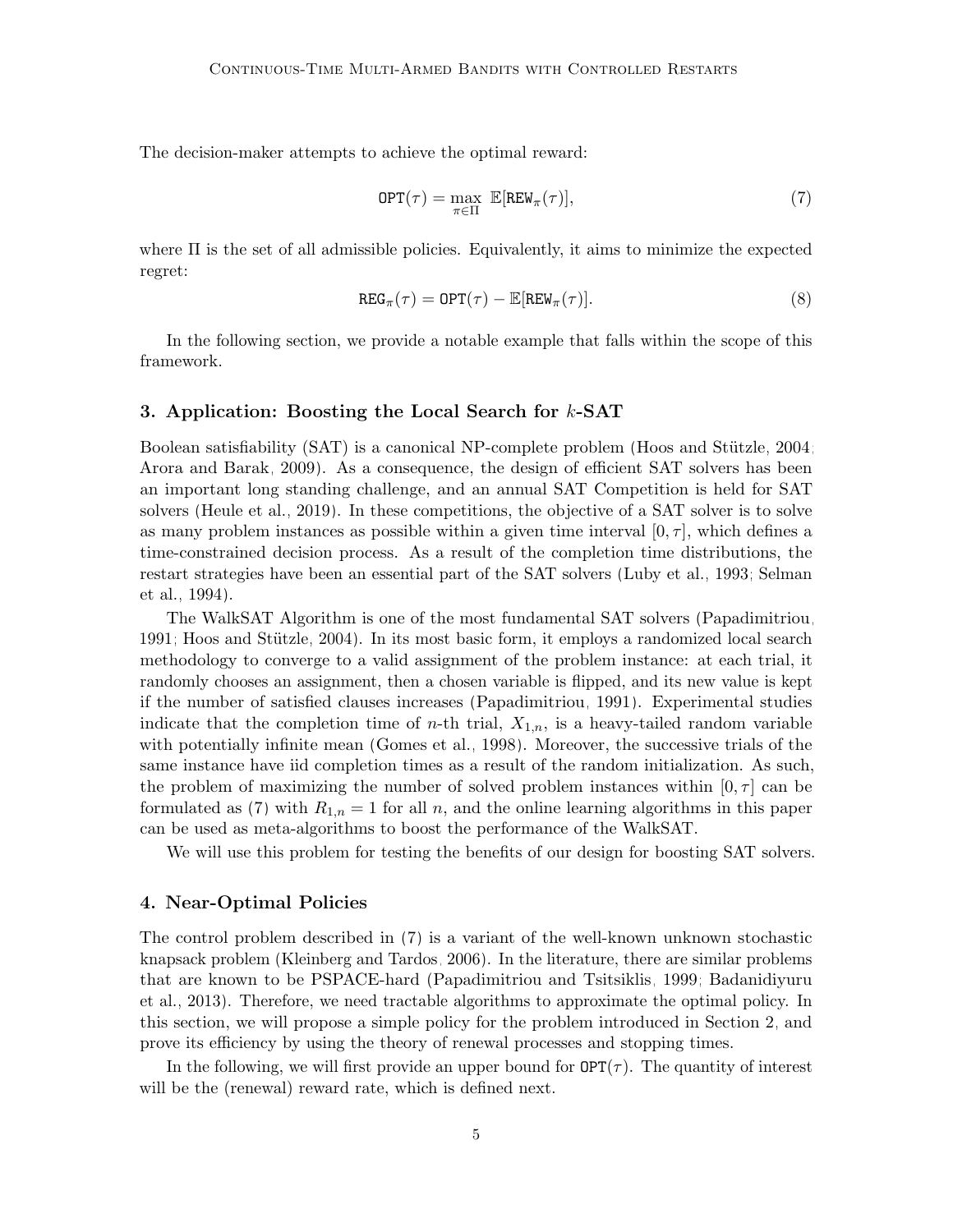<span id="page-5-0"></span>**Definition 1 (Reward Rate)** For a decision  $(k, t)$ , the renewal reward rate is defined as follows:

$$
r_k(t) = \frac{\mathbb{E}[R_{k,1}\mathbb{I}\{X_{k,1} \le t\}]}{\mathbb{E}[(X_{k,1} \wedge t) + C_k(t)]} = \frac{\mathbb{E}[V_{k,1}(t)]}{\mathbb{E}[U_{k,1}(t)]}.
$$
\n(9)

The reward rate  $r_k(t)$  is the growth rate of the expected total reward over time if the controller persistently chooses the action  $(k, t)$ . In other words, as a consequence of the elementary renewal theorem [\(Gut, 2009\)](#page-26-11), the reward of the static policy that persistently makes a decision  $(k, t)$  is  $\mathbb{E}[\text{REW}_{\pi}(\tau)] = r_k(t) \cdot \tau + o(\tau)$ . In the following, we provide an upper bound based on  $r_k(t)$  and the time horizon  $\tau$ .

**Proposition 2 (Upper bound for OPT)** Let the optimal reward rate be defined as follows:

<span id="page-5-2"></span>
$$
r^* = \underset{(k,t)}{\text{arg max}} r_k(t). \tag{10}
$$

If there exists a  $p_0 > 2$  and  $u < \infty$  such that  $\mathbb{E}[(X_{k,1})^{p_0}] \leq u$  holds for all  $k \in [K]$ , then we have the following upper bound for OPT:

$$
\text{OPT}(\tau) \le r^*(\tau + \Phi(u)),\tag{11}
$$

for any  $\tau > 0$  where  $\Phi(u)$  is a constant that is independent of  $\tau$ .

Proof The proof generalizes the optimality gap results in [\(Xia et al., 2015;](#page-28-2) [Cayci et al.,](#page-26-8) [2020\)](#page-26-8). Under any admissible policy  $\pi \in \Pi$ , an extension of Wald's identity yields the following upper bound:

$$
\mathbb{E}[\texttt{REW}_{\pi}(\tau)] \leq r^* \mathbb{E}[S_{N_{\pi}(\tau)}],
$$

where  $N_{\pi}(\tau)$  is the first-passage time of the controlled random walk under  $\pi$ . The excess over the boundary,  $\mathbb{E}[S_{N_{\pi}(\tau)}] - \tau$ , is known to be  $o(\tau)$  for simple random walks by the elementary renewal theorem [\(Gut, 2009\)](#page-26-11). For controlled random walks, [Lalley and Lorden](#page-27-11) [\(1986\)](#page-27-11) shows that  $\mathbb{E}[S_{N_{\pi}(\tau)}] - \tau = O(u)$ , which is independent of  $\tau$ , if  $\mathbb{E}[X_{k,\tau}^{p_0}]$  $_{k,1}^{p_0}]\leq u<\infty$ holds for all  $k \in [K]$  for some  $p_0 > 2$ . Thus, under the moment assumption [\(1\)](#page-3-0), we have  $\mathbb{E}[S_{N_{\pi}(\tau)}]-\tau=O(1)$  as  $\tau\to\infty$ .

From the discussion above, it is natural to consider an algorithm that optimizes  $r_k(t)$ among all decisions  $(k, t)$  as an approximation of the optimal policy. Accordingly, the optimal static policy, denoted as  $\pi^{\text{st}}$ , is given in Algorithm [1.](#page-6-0)

The performance analysis of  $\pi^{\text{st}}$  is fairly straightforward since the random process it induces is a simple random walk.

**Proposition 3** The reward under  $\pi^{\text{st}}$  is bounded as follows:

<span id="page-5-1"></span>
$$
r^*\tau \le \mathbb{E}[\text{REW}_{\pi^{\text{st}}}(\tau)] \le r^*\Big(\tau + \frac{\mathbb{E}[Y_*^2]}{\big(\mathbb{E}[Y_*]\big)^2}\Big),\tag{12}
$$

where  $Y_* = U_{k^*,1}(t^*)$  is the completion time of an epoch under  $\pi^{\text{st}}$ , and  $(k^*, t^*)$  is defined in Algorithm [1.](#page-6-0)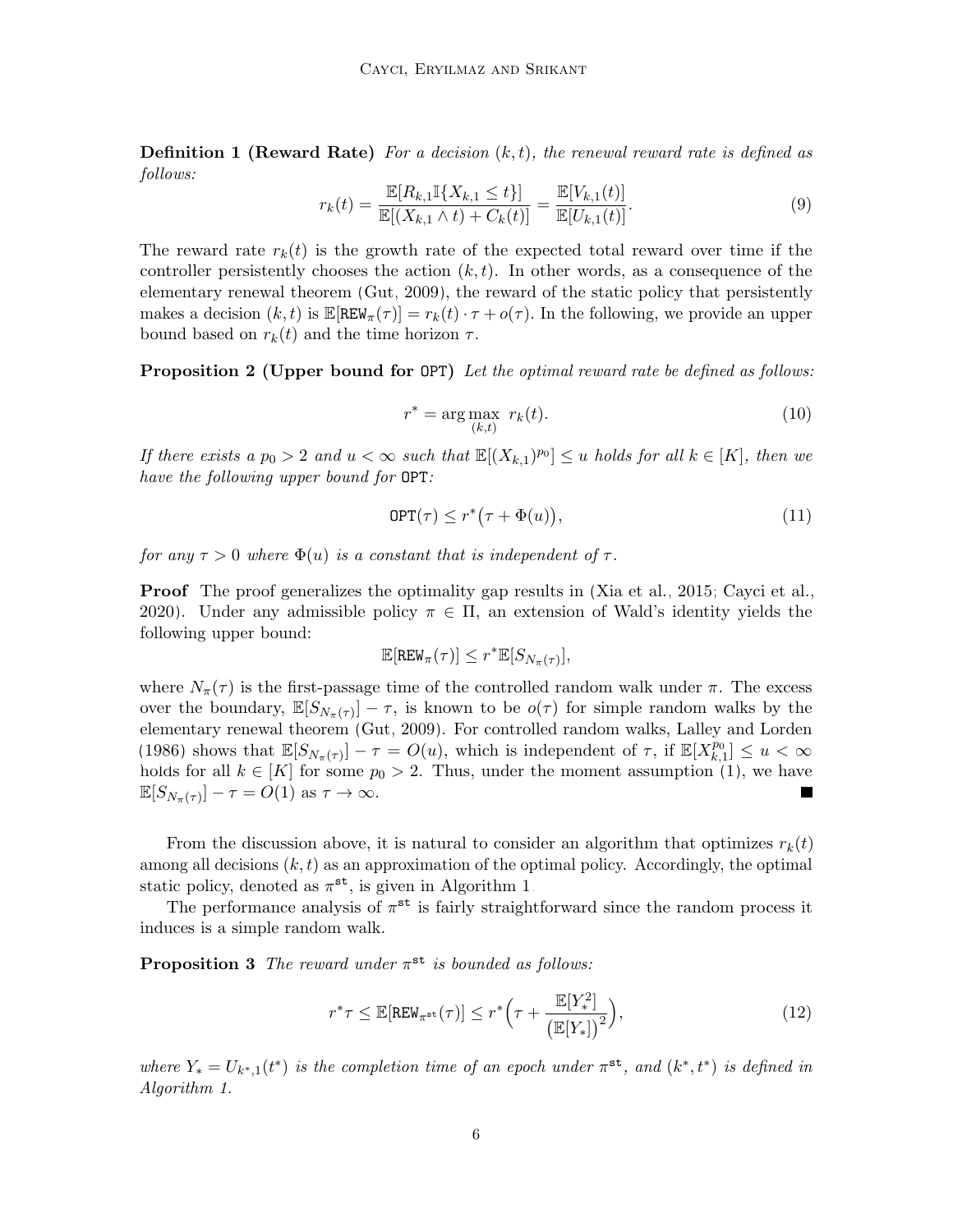Algorithm 1: Optimal Static Algorithm  $\pi^{\text{st}}$ 

 $n = 0$ :  $S_n = 0;$ while  $S_n \leq \tau$  do  $(k^*, t^*) = \arg \max$  $(k,t)$ // Maximize  $(9)$ if  $X_{k^*,n} \leq t$  then  $S_{n+1} = S_n + X_{k^*,n};$ Obtain reward  $R_{k^*,n}$ ; else  $S_{n+1} = S_n + t^* + C_{k^*}(t^*)$  $//$ Restart time  $n = n + 1;$  //New epoch starts

<span id="page-6-0"></span>The proof of Proposition [3](#page-5-1) follows from Lorden's inequality for renewal processes [\(Asmussen,](#page-25-2) [2008\)](#page-25-2).

As a consequence of Proposition [2](#page-5-2) and Proposition [3,](#page-5-1) the optimality gap of the static policy is bounded for all  $\tau > 0$ .

Corollary 4 (Optimality Gap of  $\pi^{\text{st}}$ ) For any  $\tau > 0$ , the optimality gap of  $\pi^{\text{st}}$  is bounded:

$$
\text{OPT}(\tau) - \mathbb{E}[\text{REW}_{\pi^{\text{st}}}(\tau)] \le r^* \Phi(u),\tag{13}
$$

where  $\Phi(u)$  is the constant in Prop. [2.](#page-5-2)

In this section, we observed that the reward rate  $r_k(t)$  is the dominant component of the cumulative reward. In the next section, we will analyze the behavior of  $r_k(t)$  with respect to the restart time t.

#### <span id="page-6-3"></span>5. Finiteness of Optimal Restart Times

For any given arm  $k \in [K]$  and any set of restart times  $\mathbb{T}$ , let the optimal restart time be defined as follows:

$$
t_k^* \in \arg\max_{t \in \mathbb{T}} r_k(t). \tag{14}
$$

If the completion time  $X_{k,n}$  and reward  $R_{k,n}$  are independent, then it was shown in [\(Cayci et al., 2019\)](#page-26-10) that it is optimal to restart a cycle at a finite time if the following condition holds:

<span id="page-6-2"></span>
$$
\mathbb{E}[X_{1,k} - t | X_{1,k} > t] > \mathbb{E}[X_{1,k}]
$$
\n(15)

<span id="page-6-1"></span>for  $t \in \mathbb{T} \setminus \{\infty\}$ , and it is noted that all heavy-tailed and some light-tailed completion time distributions satisfy this condition. If  $X_{k,n}$  and  $R_{k,n}$  are correlated, this is no longer true and the situation is more complicated. In the following, we extend this result to correlated  $(X_{k,n}, R_{k,n})$  pairs, and investigate the effect of the return time  $C_k(t)$ .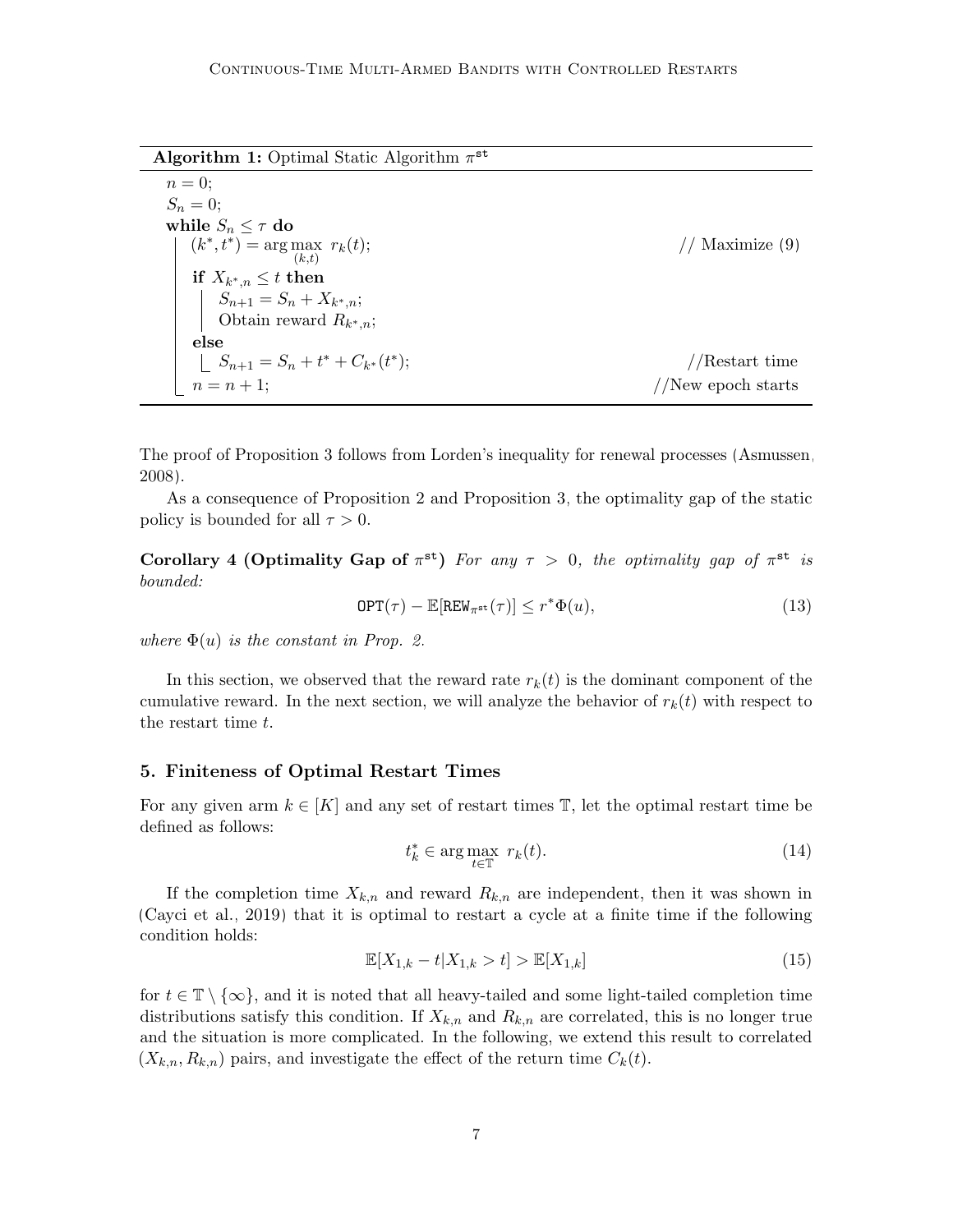**Theorem 5 (Optimal Restart Time)** For a given arm  $(X_{k,n}, R_{k,n}, C_k(t))$ , we have  $t_k^*$  <  $\infty$  if and only if the following holds:

<span id="page-7-0"></span>
$$
\frac{\mathbb{E}[R_{k,n}|X_{k,n} > t]}{\mathbb{E}[X_{k,n} - (t + C_k(t))|X_{k,n} > t]} < \frac{\mathbb{E}[R_{k,1}]}{\mathbb{E}[X_{k,1}]},\tag{16}
$$

for some  $t > 0$ .

The proof follows from showing [\(16\)](#page-7-0) is equivalent to  $r_k(t) > \mathbb{E}[R_{k,1}]/\mathbb{E}[X_{k,1}]$  for any  $t > 0$ .

Interpretation of Theorem [5](#page-6-1) is as follows: for any restart time  $t \in \mathbb{T} \setminus \{\infty\}$ , if the reward rate of waiting until the completion (i.e., the residual reward rate) is lower than the reward rate of a new trial, then it is optimal to restart.

Remark 6 Note that [\(15\)](#page-6-2) is a special case of Theorem [5](#page-6-1) with immediate returns, i.e.,  $C_k(t) = 0$ , and  $X_{k,n}$  and  $R_{k,n}$  are independent.

**Remark 7 (The effect of correlation)** The correlation between  $X_{k,n}$  and  $R_{k,n}$  has a substantial impact on whether the optimal restart times are finite or not. As an example, let  $X_{k,n} \sim Pareto(1,\alpha)$  for some  $\alpha \in (1,2)$ , and  $C_k(t) = 0$  for all t.

- 1. If  $X_{k,n}$  and  $R_{k,n}$  are independent, then [\(15\)](#page-6-2) holds and  $t_k^* < \infty$ , i.e., it is optimal to restart after a finite time.
- 2. If  $R_{k,n} = \omega X_{k,n}^{\gamma}$  for some  $\omega > 0$  and  $\gamma \geq 1$ , then it is optimal to wait until the end of the task, i.e.,  $t_k^* = \infty$ .
- 3. If  $R_{k,n} = \omega X_{k,n}^{\gamma}$  for  $\omega > 0$  and  $\gamma < 1$ , then we have  $t_k^* < \infty$ .

The impact of the correlation between  $X_{k,n}$  and  $R_{k,n}$  on the behavior of optimal restart time is illustrated in Figure [1.](#page-8-0)

In the next section, we develop online learning algorithms for the problem, and present the regret bounds.

## 6. Online Learning Algorithms for Controlled Restarts

In this section, we develop online learning algorithms with provably good performance guarantees. The right-censored nature of the feedback due to the restart mechanism imposes an interesting information structure to this problem. We first describe the nature of this information structure.

#### <span id="page-7-1"></span>6.1 Right-Censored Feedback and Information Structure

Recall that the feedback we obtain for a decision of  $(k, t)$  is the pair of right-censored random variables  $(U_{k,n}(t), V_{k,n}(t))$  as in [\(3\)](#page-3-1). As a consequence, for any  $t' \leq t$ , we have the following:

$$
U_{k,n}(t') \in \sigma(U_{k,n}(t)),
$$
  

$$
V_{k,n}(t') \in \sigma(V_{k,n}(t)).
$$

In other words, the feedback from a restart time decision  $t > 0$  can be faithfully used as a feedback for another restart time decision  $t' \leq t$ . This implies that the information gain by a large  $t \in \mathbb{T}$  is larger compared to  $t' \leq t$ .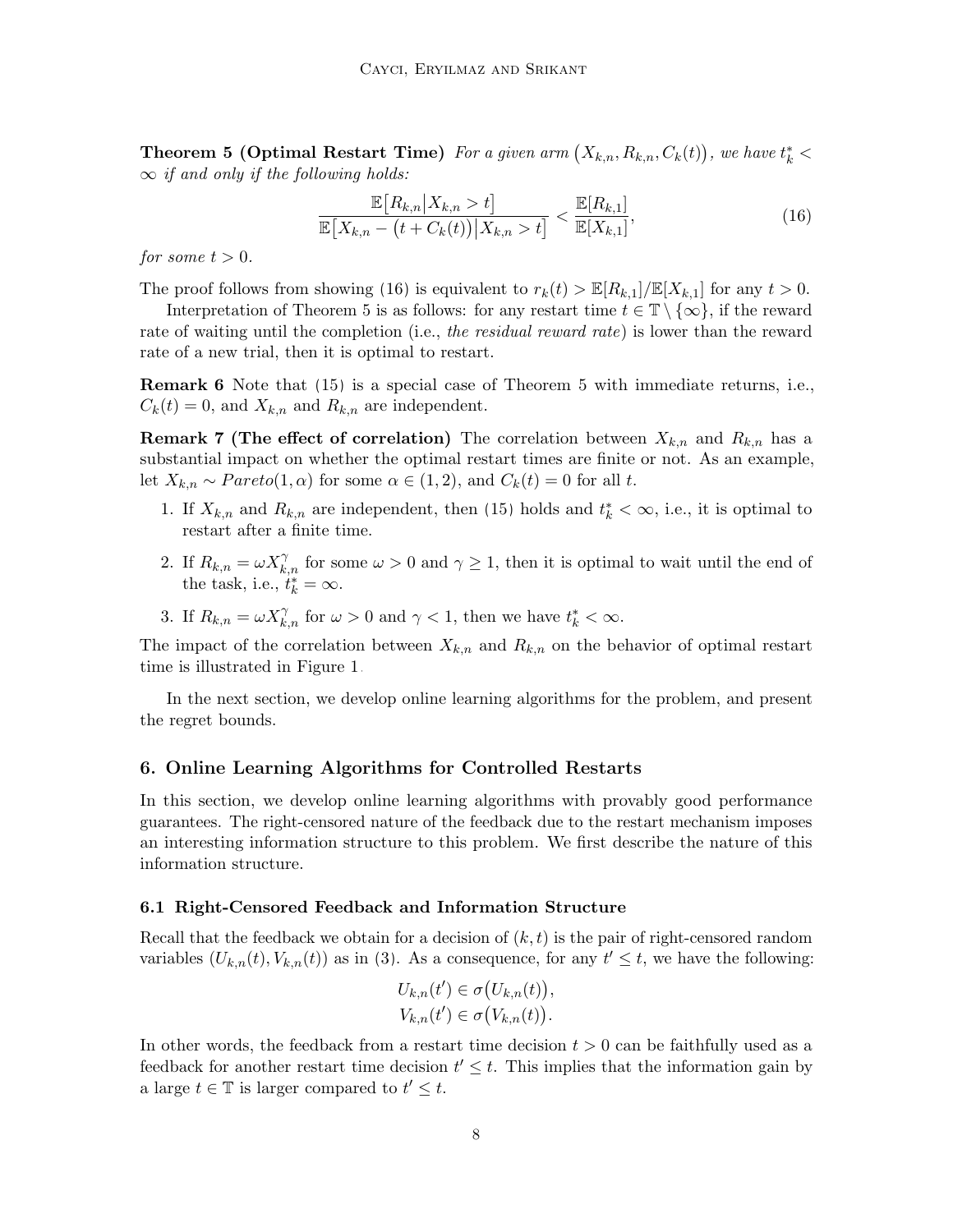

<span id="page-8-0"></span>Figure 1: Impact of correlation between  $X_{k,n}$  and  $R_{k,n}$  on the optimal restart time for  $X_{k,n} \sim Pareto(1,1.2)$  and  $\gamma \in [-1,1]$ . Positive correlation between the completion time and reward leads to higher restart times, and waiting until the completion of every task is optimal for  $\gamma \geq 1$  since waiting becomes more rewarding.

## 6.2 Finite Set of Restart Times: UCB-RB and UCB-RM

We consider a finite  $\mathbb{T} = \{t_1, t_2, \dots, t_L\}$  such that

<span id="page-8-1"></span>
$$
t_1 < t_2 < \ldots < t_L \leq \infty. \tag{17}
$$

Throughout the paper, we assume that any action set T satisfies the following assumption:

**Assumption 1** Given a decision set  $\mathbb{T}$ , there exists  $\epsilon, \mu_* > 0$  that satisfies the following:

$$
\mathbb{E}[\min\{X_{k,1}, t_1\}] \geq \mu_*,
$$

and

$$
\mathbb{P}(X_{k,1} \le t_1 | R_{k,1} = \rho) \ge \epsilon, \ \forall \rho \in [0,1],
$$

for all  $k \in [K]$ , where  $t_1 = \min \mathbb{T}$ .

Note that Assumption [1](#page-8-1) is a simple technical condition that ensures efficient estimation of  $r_k(t)$  from the samples of  $(X_{k,n}, R_{k,n})$  for all  $t \in \mathbb{T}$ .

In order to capture the benefits of the information structure, for arm  $k$  and restart time decision  $t_l$ , let

$$
\mathcal{I}_{k,l}(n) = \{i \leq n : \pi_n = (k, t_l)\}.
$$

Then, the available feedback for a decision  $(k, t<sub>l</sub>)$  is as follows:

$$
\mathcal{I}_{k,l}^*(n) = \bigcup_{l'\geq l} \mathcal{I}_{k,l}(n).
$$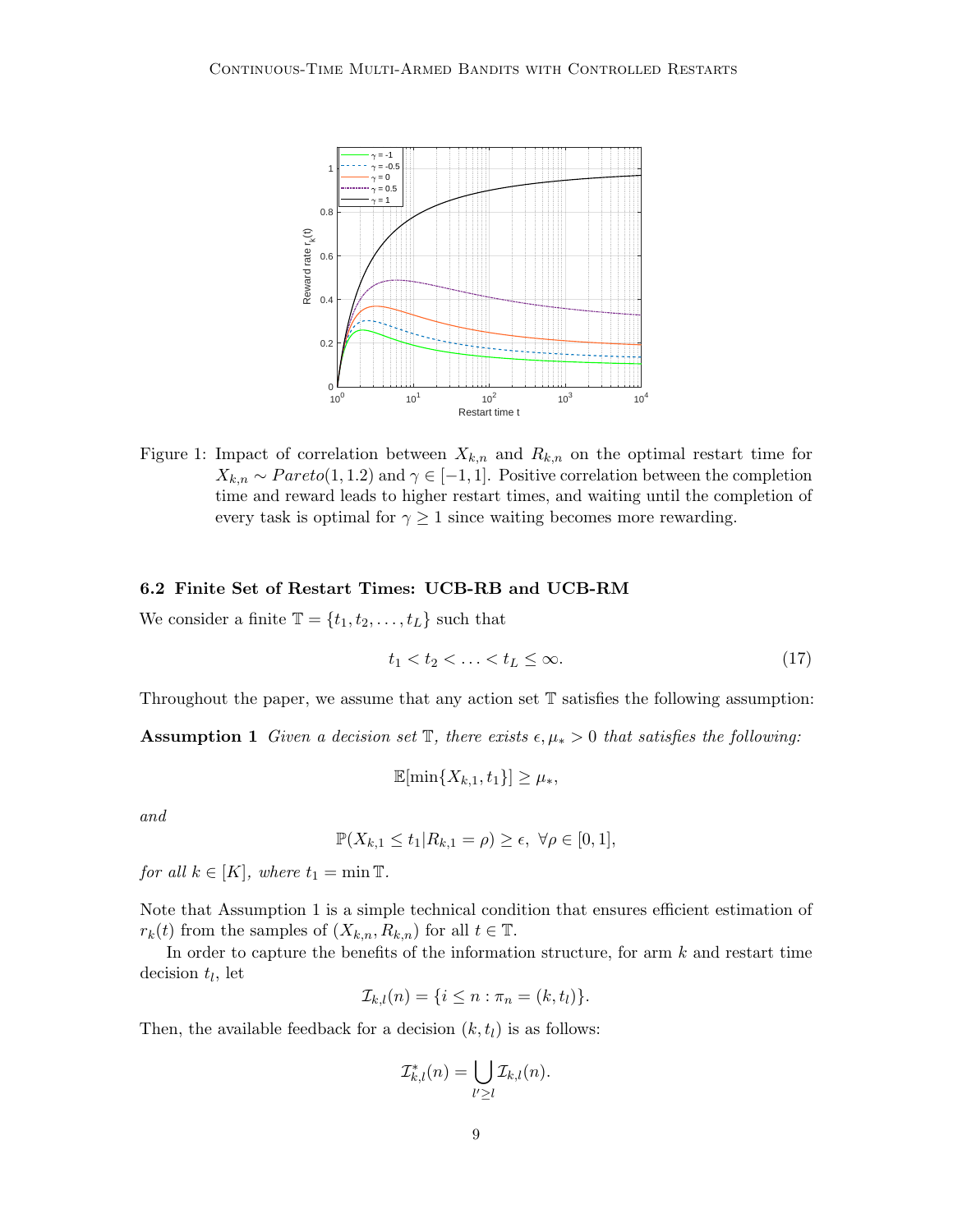The size of  $\mathcal{I}_{k,l}^*(n)$ , i.e., the number of samples available for  $(k, l)$  is defined as follows:

$$
T_{k,l}^*(n) = |\mathcal{I}_{k,l}^*(n)| = \sum_{l' \ge l} T_{k,l'}(n), \qquad (18)
$$

From above, it is observed that the information structure increases the number of samples substantially for each decision, i.e.,  $T_{k,l}^*(n) \geq T_{k,l}(n)$  for all  $k, l$ .

The radius of the action set T has a crucial impact in algorithm design and performance, depending on the tail distributions of the completion times. In the following, we propose two algorithms for small and large (potentially infinite)  $t<sub>L</sub>$ , and compare their characteristics.

#### 6.2.1 UCB-RB Algorithm

The analysis in Section [5](#page-6-3) indicates that in many cases, the optimal restart time is finite for arm k, i.e.,  $t_k^* < \infty$ . In such cases, the action set T is localized around the potential optimal restart times, i.e.,  $t_L$  has a finite value. As a direct consequence of this observation, the support set of the completion times  $U_{k,n}(t)$  is small for all  $t \in \mathbb{T}$ , which enables the use of fast estimation techniques. Below, we propose an algorithm for this setting based on empirical Bernstein inequality inspired by the UCB-B2 Algorithm in the classical stochastic bandits with knapsacks setting [\(Cayci et al., 2020\)](#page-26-8).

The UCB-RB Algorithm is based on empirical estimation, and inherently assumes that  $t_L < \infty$ . For an index set  $S \subset \mathbb{Z}_+$ , let the empirical mean  $\mathbb{E}_S$  and empirical variance  $\mathbb{V}_S$  of a random sequence  $\{Y_i : i \geq 1\}$  be defined as follows:

$$
\widehat{\mathbb{E}}_S(Y) = \frac{1}{|S|} \sum_{i \in S} Y_i,\tag{19}
$$

$$
\mathbb{V}_S(Y) = \frac{1}{|S|} \sum_{i \in S} \left( Y_i - \widehat{\mathbb{E}}_S[Y] \right)^2.
$$
 (20)

For any  $(k, t_l)$  pair, let:

<span id="page-9-3"></span><span id="page-9-2"></span><span id="page-9-1"></span><span id="page-9-0"></span>
$$
\widehat{r}_{k,l,n} = \frac{\widehat{\mathbb{E}}_{\mathcal{I}_{k,l}^*(n)}[V_k(t_l)]}{\widehat{\mathbb{E}}_{\mathcal{I}_{k,l}^*(n)}[U_k(t_l)]},\tag{21}
$$

be the empirical reward rate. For  $\alpha > 2$  and  $\beta \in (0,1)$ , let

$$
c_{k,l,n} = \frac{(\beta + 1)^2}{1 - \beta} \frac{\eta_{k,l,n} + \hat{r}_{k,l,n} \epsilon_{k,l,n}}{\hat{\mathbb{E}}_{\mathcal{I}_{k,l}^*(n)}[U_k(t_l)]},
$$
(22)

for the confidence radii

$$
\epsilon_{k,l,n} = \frac{3t_l \log(n^{\alpha})}{T_{k,l}^*(n)} + \sqrt{\frac{2 \mathbb{V}_{T_{k,l}^*(n)}(U_k(t_l)) \log(n^{\alpha})}{T_{k,l}^*(n)}},
$$

$$
\eta_{k,l,n} = \frac{3 \log(n^{\alpha})}{T_{k,l}^*(n)} + \sqrt{\frac{2 \mathbb{V}_{T_{k,l}^*(n)}(V_k(t_l)) \log(n^{\alpha})}{T_{k,l}^*(n)}}.
$$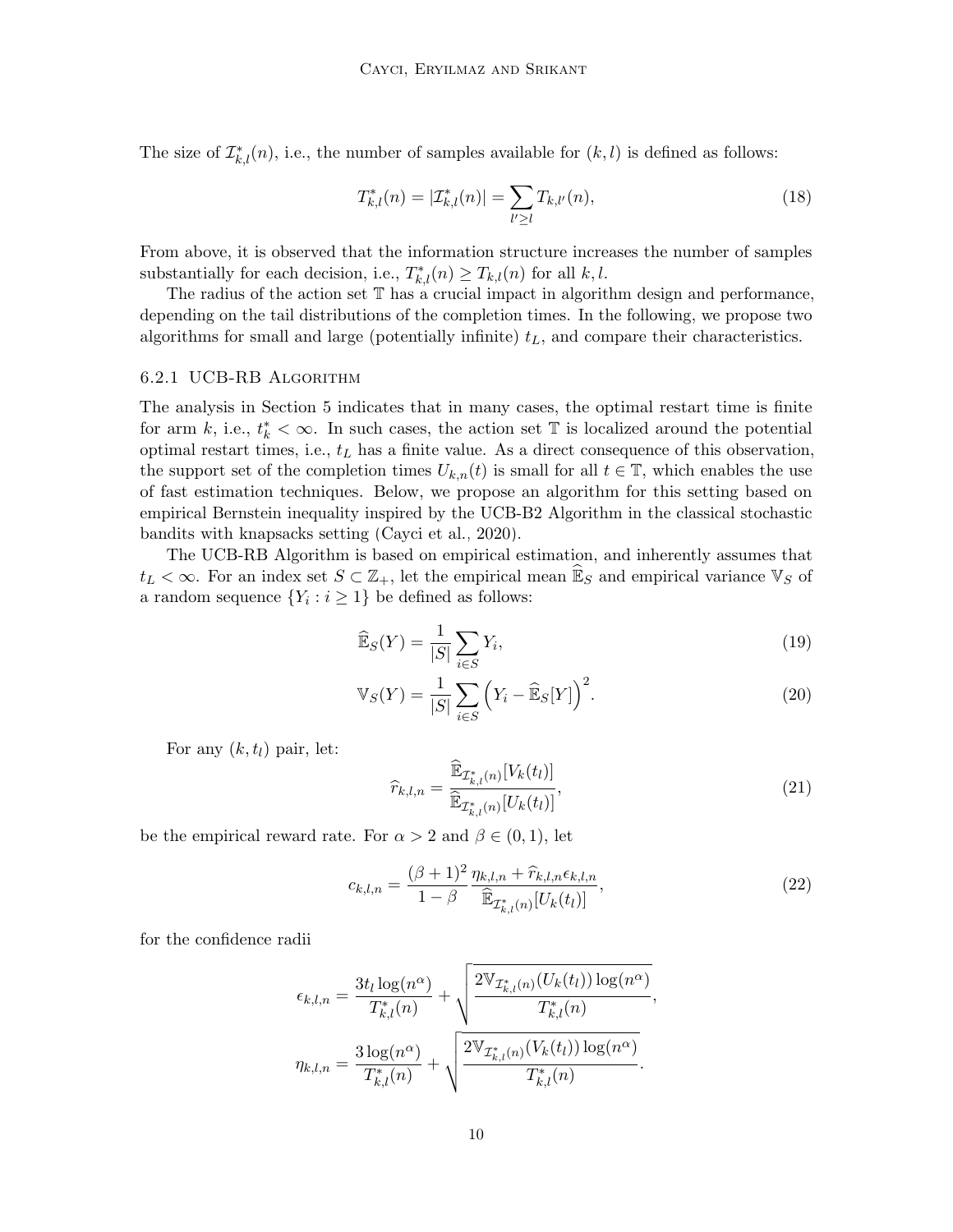Then, the controller under UCB-RB makes a decision at  $(n + 1)$ -th stage as follows:

$$
(I_{n+1}, \nu_{n+1}) \in \underset{(k,t_l) \in [K] \times \mathbb{T}}{\arg \max} {\{\hat{r}_{k,l,n} + c_{k,l,n}\}}.
$$

The UCB-RB Algorithm is defined in detail in Algorithm [2.](#page-10-0) Note that the information

## Algorithm 2: UCB-RB Algorithm  $\pi^B(\mathbb{T})$

```
n = 1, i = 1;S_0 = 0;// Begin initialization for init trials
while i ≤ init & S_{n-1} ≤ B do
    for k \in [K], l \in [L] do
         (I_n, \nu_n) = (k, t_l);S_n = U_{k,n}(t_l);Obtain reward V_{k,n}(t_l);
         n=n+1;i=i+1;while S_{n-1} \leq B do
    Compute \hat{r}_{k,l,n-1}(21) and c_{k,l,n-1}(22).
    (I_n, \nu_n) = \arg \max_{(k,t_l)} \{\hat{r}_{k,l,n-1} + c_{k,l,n-1}\}if X_{I_n,n}\leq\nu_n then
         S_n = S_{n-1} + X_{I_n,n};Obtain reward R_{I_n,n};
     else
         S_n = S_{n-1} + \nu_n + C_{k_n}(\nu_n);Update the estimates for l : t_l \leq \nu_n;
    Add n \mapsto \mathcal{I}_{k,l}^*(n) for all l : t_l \leq \nu_n;
    n = n + 1;
```
<span id="page-10-0"></span>structure that stems from the right-censored feedback is utilized in UCB-RB. As we will see in the performance analysis, this information structure leads to substantial improvements in the performance.

In the following, we provide problem-dependent regret upper bounds for the UCB-RB Algorithm.

<span id="page-10-1"></span>Theorem 8 (Regret Upper Bound for UCB-RB) For any arm  $k$  and restart time  $t_l$ , let  $\Delta_{k,l} = r_* - r_k(t_l)$  and

$$
\mathbb{C}_{k,l} = \mathbb{C}^2(U_{k,1}(t_l)) + \mathbb{C}^2(V_{k,1}(t_l)),
$$
\n(23)

$$
\mathbb{K}_{k,l} = \mathbb{K}\big(U_{k,1}(t_l)\big) + \mathbb{K}\big(V_{k,1}(t_l)\big),\tag{24}
$$

$$
\mathbb{B}_{k,l} = \frac{1}{\mathbb{E}[V_{k,1}(t_l)]} + \frac{2t_l}{\mathbb{E}[U_{k,1}(t_l)]},
$$
\n(25)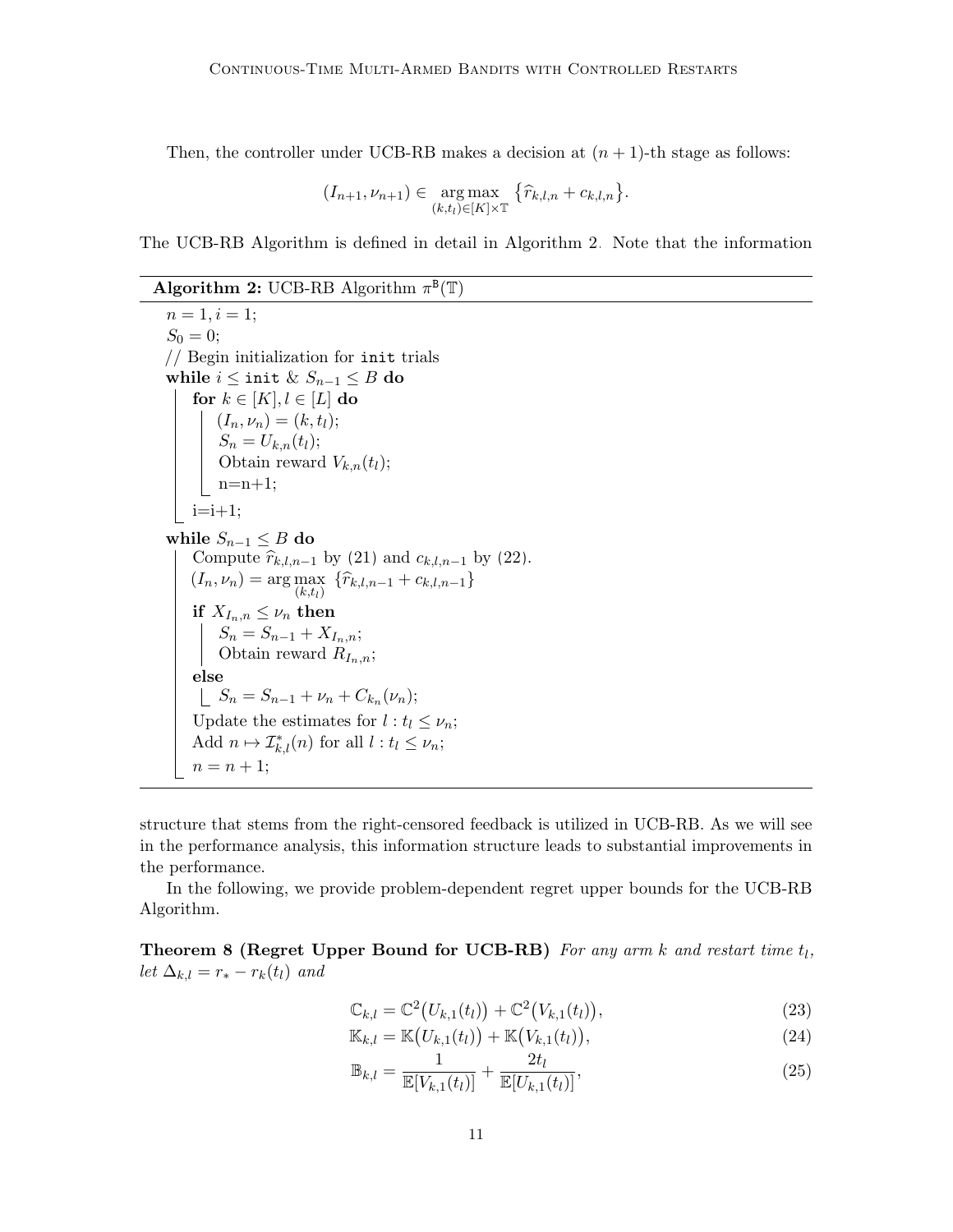where  $\mathbb{C}(X)$  and  $\mathbb{K}(X)$  is the coefficient of variation and kurtosis of a random variable X, respectively [\(Asmussen et al., 2008\)](#page-26-3). Then, the regret under the UCB-RB Algorithm is bounded as follows:

$$
\texttt{REG}_{\pi^{\texttt{B}}}(\tau) \leq \sum_{k} 3\alpha \min\{\xi_k, \xi'_k\} \log(\tau) + O(KL),
$$

where for each  $k \in [K]$ 

$$
\xi_k = \sum_{l=1}^L \Delta_{k,l} \cdot \mu_{k,l} \cdot \left\{ z^2(\beta) \mathbb{C}_{k,l} \frac{r_*^2}{\Delta_{k,l}^2} + \frac{2z(\beta)r_* \mathbb{B}_{k,l}}{\Delta_{k,l}} + 8(\mathbb{K}_{k,l} + \mathbb{B}_{k,l}^2) \right\},\tag{26}
$$

$$
\tilde{\xi}_k = \max_l \{ \Delta_{k,l} \cdot \mu_{k,l} \} \cdot \max_l \left\{ z^2(\beta) \mathbb{C}_{k,l} \frac{r_*^2}{\Delta_{k,l}^2} + 2z(\beta) \mathbb{B}_{k,l} \frac{r_*}{\Delta_{k,l}} + 8 \left( \mathbb{K}_{k,l} + \mathbb{B}_{k,l}^2 \right) \right\},
$$
 (27)

for  $\alpha > 2$ ,  $\mu_{k,l} = \mathbb{E}[U_{k,1}(t_l)]$  and

<span id="page-11-1"></span>
$$
z(\beta) = \max\left\{2\sqrt{2}\frac{(1+\beta)^2}{(1-\beta)^3}, \frac{1}{\beta}\right\}, \ \beta \in (0,1),\tag{28}
$$

which stems from using the empirical estimates for unknown quantities.

**Remark 9** For any arm k,  $\xi_k$  corresponds to the coefficient without using the information structure, and grows linearly with L, and shows that the dependence of the regret on  $\Delta_{k,l}$ is  $O(1/\Delta_{k,l})$ . On the other hand,  $\xi_k$  reflects the effect of exploiting the structure, and it is usually much lower than  $C_k$ . Hence, we have the following order result for the regret:

$$
\texttt{REG}_{\texttt{RB}}(B) = O\Big(t_L^2 \big(\sum_{k \neq k^*} \frac{1}{\Delta_k} + \frac{1}{\min_l \Delta_{k^*,l}} + \sum_k \max_l \Delta_{k,l}\big) \log(\tau)\Big),\,
$$

since  $\Delta_k \leq \Delta_{k,l}$  for all l for  $k \neq k^*$ , and  $\mathbb{K}(Z) \leq b^2$  for a bounded random variable  $Z \in [0, b]$ . In other words, as a result of exploiting the information structure, the effect of large L on the regret is eliminated.

<span id="page-11-0"></span>**Remark 10** The regret upper bound in Theorem [8](#page-10-1) grows at a rate  $O(t_L^2 \log(\tau))$ , where the constant additive term is independent of  $\tau$  and  $t_L$  if  $\mathbb{E}[X_k^p]$  $\binom{p}{k,1} < \infty$  for some  $p > 2$ . Therefore, if the optimal restart time can take on a large value, then the regret performance deteriorates significantly. This dependence on  $t<sub>L</sub>$  stems from the nature of the empirical mean estimator used for estimating the reward rate, and it is inevitable [\(Audibert et al., 2009\)](#page-26-12). Therefore, the UCB-RB Algorithm is suitable only for the cases where the restart times are small.

**Proof** The proof of Theorem [8](#page-10-1) follows a similar strategy as [\(Cayci et al., 2019\)](#page-26-10), and can be found in detail in Appendix [B.](#page-2-0) We will provide a proof sketch here. The main challenge in the proof is two-fold: analyzing the effect of using empirical estimates, and finding tight upper and lower bounds for the expectation of the total reward  $REW_{\pi}(\tau)$ , which is a controlled and stopped random walk with non-i.i.d. increments. For any  $(k, t_l) \in [K] \times \mathbb{T}$ , let  $T_{k,l}(n)$ be the number of times the controller makes the decision  $(k, t<sub>l</sub>)$  in the first n stages, and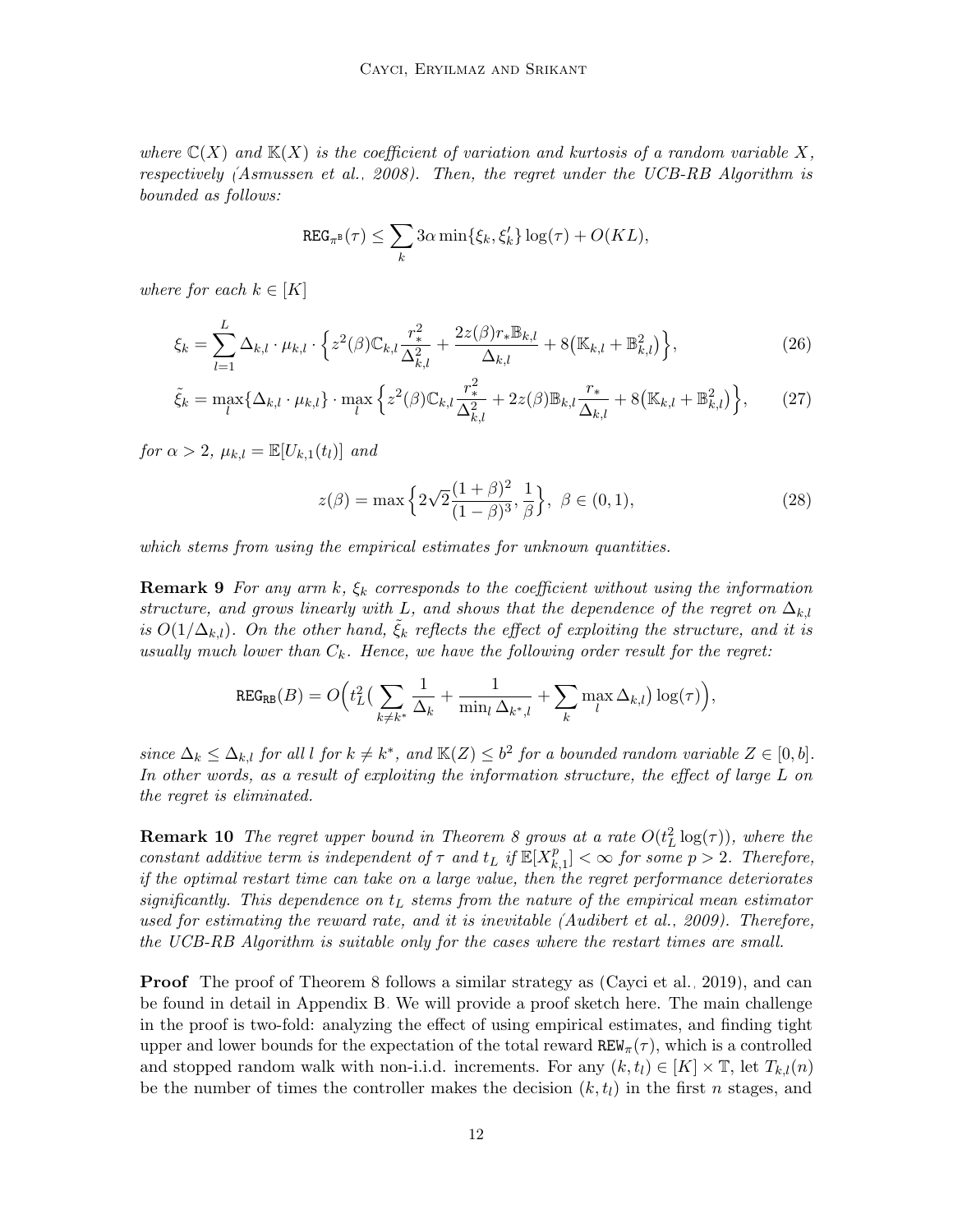$\Delta_{k,l}$  be the expected 'regret per unit time' if  $(k, t_l)$  is chosen. Then, by using tools from renewal theory and martingale concentration inequalities, we express the regret as follows:

$$
\texttt{REG}_{\pi^{\texttt{B}}}(\tau) \leq \sum_{(k,l): \Delta_{k,l} > 0} O(1) \mathbb{E}[T_{k,l}(n_0(\tau))] \mathbb{E}[U_{k,1}(t_l)] \Delta_{k,l} + O(KL),
$$

where  $n_0(\tau)$  is a high-probability upper bound for  $N_{\pi}(\tau)$ , the total number of pulls in  $[0, \tau]$ . By using a clean-event bandit analysis akin to [\(Audibert et al., 2009\)](#page-26-12) to bound  $\mathbb{E}[T_{k,l}(n_0(\tau))],$ we prove the theorem. Note that the UCB-RB Algorithm makes use of the empirical mean and variance estimates to achieve improved regret performance without any prior knowledge, and we devise novel tools to analyze the impact of using empirical estimates on the regret.

Remark [10](#page-11-0) emphasizes a crucial shortcoming of the UCB-RB Algorithm in dealing with large (potentially infinite) waiting times. In order to achieve  $O(log(\tau))$  regret in a more general setting, we design a more general algorithm in the following.

#### 6.2.2 UCB-RM Algorithm

If the completion time distributions are such that the optimal restart time is very large or potentially infinite for some arms, the empirical rate estimation fails to provide fast convergence rates, which leads to substantially deteriorated regret bounds. In order to overcome this, we will design a UCB-type policy that incorporates a median-based rate estimator to achieve good performance in a very general setting that allows not restarting as a possible action, i.e., we consider a decision set

$$
\mathbb{T} = \{t_1 < t_2 < \ldots < t_L = \infty\},\
$$

where  $t_L = \infty$  implies the controller can wait until the task is completed.

Definition 11 (Median-based rate estimation) Consider  $(k, t_l) \in [K] \times \mathbb{T}$ , and let  $G_1, G_2, \ldots, G_m$  be a partition of  $\mathcal{I}_{k,l}^*(n)$  such that  $G_j = \lfloor T_{k,l}^*(n)/m \rfloor$ ,  $\forall j \in [m]$  for  $m =$  $[3.5\alpha \log(n)] + 1$ . The median-of-means estimator for  $U_{k,n}(t)$  is defined as follows:

$$
\mathbb{M}_{\mathcal{I}_{k,l}^*(n)}(U_k(t_l)) = \text{median}\Big\{\widehat{\mathbb{E}}_{G_1}[U_k(t_l)], \widehat{\mathbb{E}}_{G_2}[U_k(t_l)], \dots, \widehat{\mathbb{E}}_{G_m}[U_k(t_l)]\Big\},\tag{29}
$$

where  $\mathbb{E}_{S}[X]$  is the empirical mean of a sequence X over the index set S defined in [\(19\)](#page-9-2). Then, the median-based rate estimator for the action  $(k, t<sub>l</sub>)$  is defined as follows:

$$
\widehat{r}_{k,l,n}^{\mathbf{M}} = \frac{\mathbb{M}_{\mathcal{I}_{k,l}^*(n)}(V_k(t_l))}{\mathbb{M}_{\mathcal{I}_{k,l}^*(n)}(U_k(t_l))}.
$$
\n(30)

Similarly, let

$$
\mathbb{V}_{\mathcal{I}_{k,l}^*(n)}^{\mathsf{M}}(U_k(t_l)) = \text{median}\Big\{\mathbb{V}_{G_1}(U_k(t_l)),\ldots,\mathbb{V}_{G_m}(U_k(t_l))\Big\},\,
$$

where  $\mathbb{V}_S$  is the empirical variance defined in [\(20\)](#page-9-3). By using this median-based variance estimator, let

$$
c_{k,l,n}^{\mathbf{M}} = \frac{(1+\beta)^2}{(1-\beta)} \cdot \frac{\eta_{k,l,n}^{\mathbf{M}} + \hat{r}_{k,l,n}^{\mathbf{M}} \cdot \epsilon_{k,l,n}^{\mathbf{M}}}{\mathbb{M}_{\mathcal{I}_{k,l}^*(n)}(U_k(t_l)}, \ \beta \in (0,1), \tag{31}
$$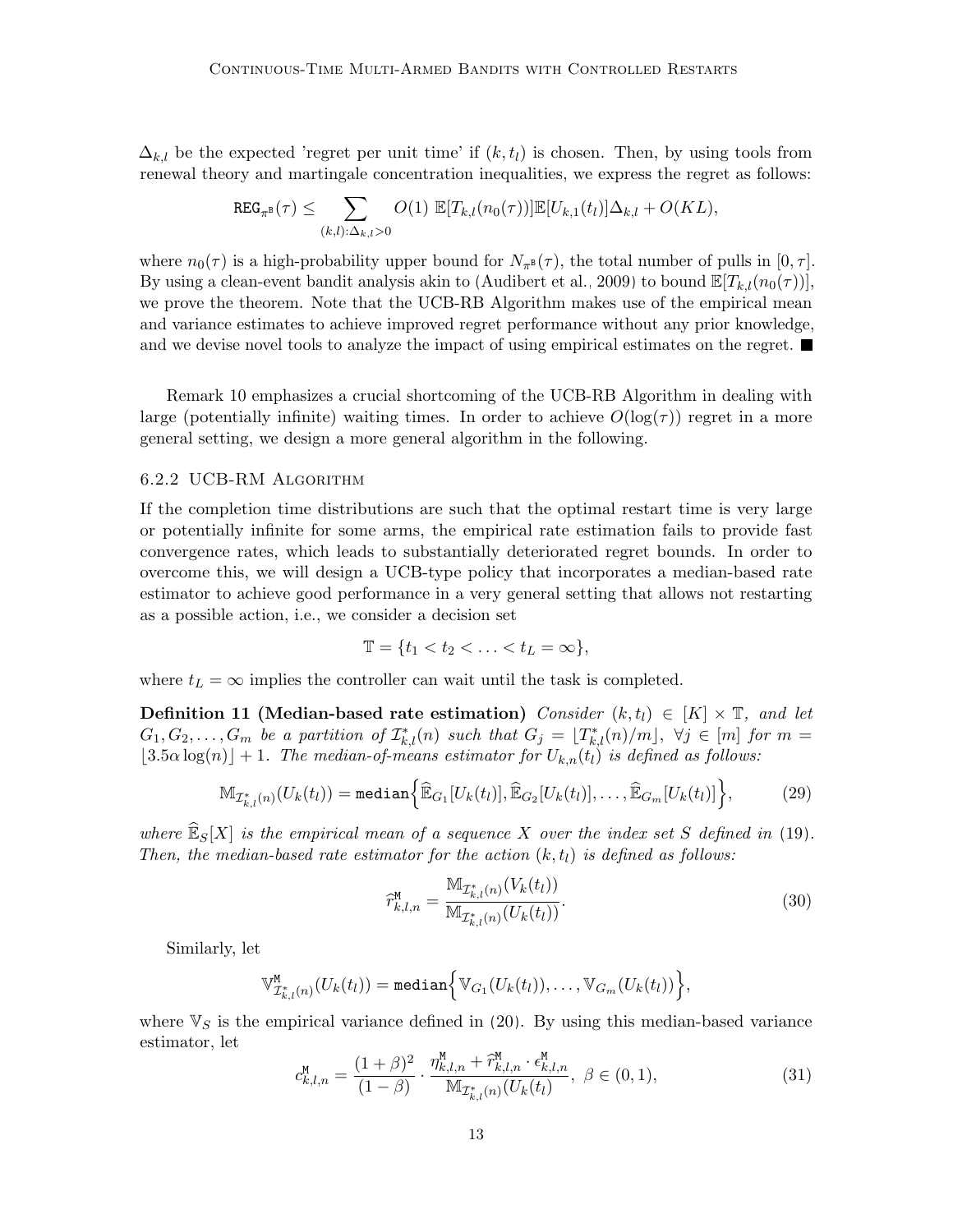for the confidence radii defined as follows:

$$
\epsilon_{k,l,n}^{\mathbf{M}} = 11 \sqrt{\frac{2 \mathbb{V}_{\mathcal{I}_{k,l}^{*}(n)}^{M}(U_k(t_l)) \log(n^{\alpha})}{T_{k,l}^{*}(n)}},\tag{32}
$$

$$
\eta_{k,l,n}^{\mathbf{M}} = 11 \sqrt{\frac{2 \mathbb{V}_{\mathcal{I}_{k,l}^{*}(n)}^{M}(V_k(t_l)) \log(n^{\alpha})}{T_{k,l}^{*}(n)}}.
$$
\n(33)

Then, the inequality  $\tilde{r}_{k,l,n}^{\mathbb{M}} + c_{k,l,n}^{\mathbb{M}} > r_k(t_l)$  holds with high probability for sufficiently large  $T^*(x)$ . Based on this construction, the UCB PM, Algorithm makes a decision for the  $T_{k,l}^*(n)$ . Based on this construction, the UCB-RM Algorithm makes a decision for the  $(n + 1)$ -th arm pull as follows:

<span id="page-13-0"></span>
$$
(I_{n+1}, \nu_{n+1}) \in \underset{(k,l) \in [K] \times [L]}{\arg \max} \{ \hat{r}_{k,l,n}^{\mathbf{M}} + c_{k,l,n}^{\mathbf{M}} \}. \tag{34}
$$

In the following theorem, we analyze the performance of the UCB-RM Algorithm.

Theorem 12 (Regret Upper Bound for UCB-RM) The regret under the UCB-RM Algorithm is bounded as follows:

$$
\texttt{REG}_{\pi^{\tt M}}(\tau) \leq \sum_{k} 3\alpha \min\{\xi_k^{\tt M}, \tilde{\xi}_k^{\tt M}\} \log(\tau) + O(KL),
$$

where for each  $k \in [K]$ 

$$
\xi_k^{\mathsf{M}} = \sum_{l=1}^{L} \left\{ 11^2 z^2(\beta) \mathbb{C}_{k,l} \frac{r_*^2}{\Delta_{k,l}} + 1024 \left( \mathbb{K}_{k,l} + \zeta \right) \Delta_{k,l} \right\},\tag{35}
$$

$$
\tilde{\xi}_k^{\mathsf{M}} = \max_{l} \Delta_{k,l} \cdot \max_{l} \left\{ 11^2 z^2(\beta) \mathbb{C}_{k,l} \frac{r_*^2}{\Delta_{k,l}^2} + 1024 \left( \mathbb{K}_{k,l} + \zeta \right) \right\},\tag{36}
$$

for some constant  $\zeta > 0$ ,  $\alpha > 2$  and  $z(\beta)$  defined in [\(28\)](#page-11-1).

**Remark 13** Notice that the regret upper bound in Theorem [12](#page-13-0) is upper bounded by functions that depend only the first- and second-order moments of  $X_{k,n}$  and  $R_{k,n}$ , independent of  $t_L$ . Therefore, the UCB-RM Algorithm is efficient for the cases with very large (potentially infinite)  $t_L$  unlike UCB-RB, whose regret grows at a rate  $O(t_L^2 \log(\tau))$ . This generality comes at a price: comparing the coefficients of the  $log(τ)$  term in Theorem [8](#page-10-1) and Theorem [12,](#page-13-0) we observe that the UCB-RM Algorithm suffers from a considerably large scaling coefficient. This suggests that if the optimal restart times are known to be small, then the UCB-RB Algorithm is more efficient than the UCB-RM Algorithm.

Also, note that the UCB-RM Algorithm does not require any prior knowledge unlike the median-based algorithm UCB-BwI in [\(Cayci et al., 2019\)](#page-26-10). Instead, it uses empirical estimates for reward rate, mean completion time and variances. The regret upper bound for UCB-RM is tighter compared to UCB-BwI.

In the next section, we will develop a learning algorithm for the case  $\mathbb T$  is continuous.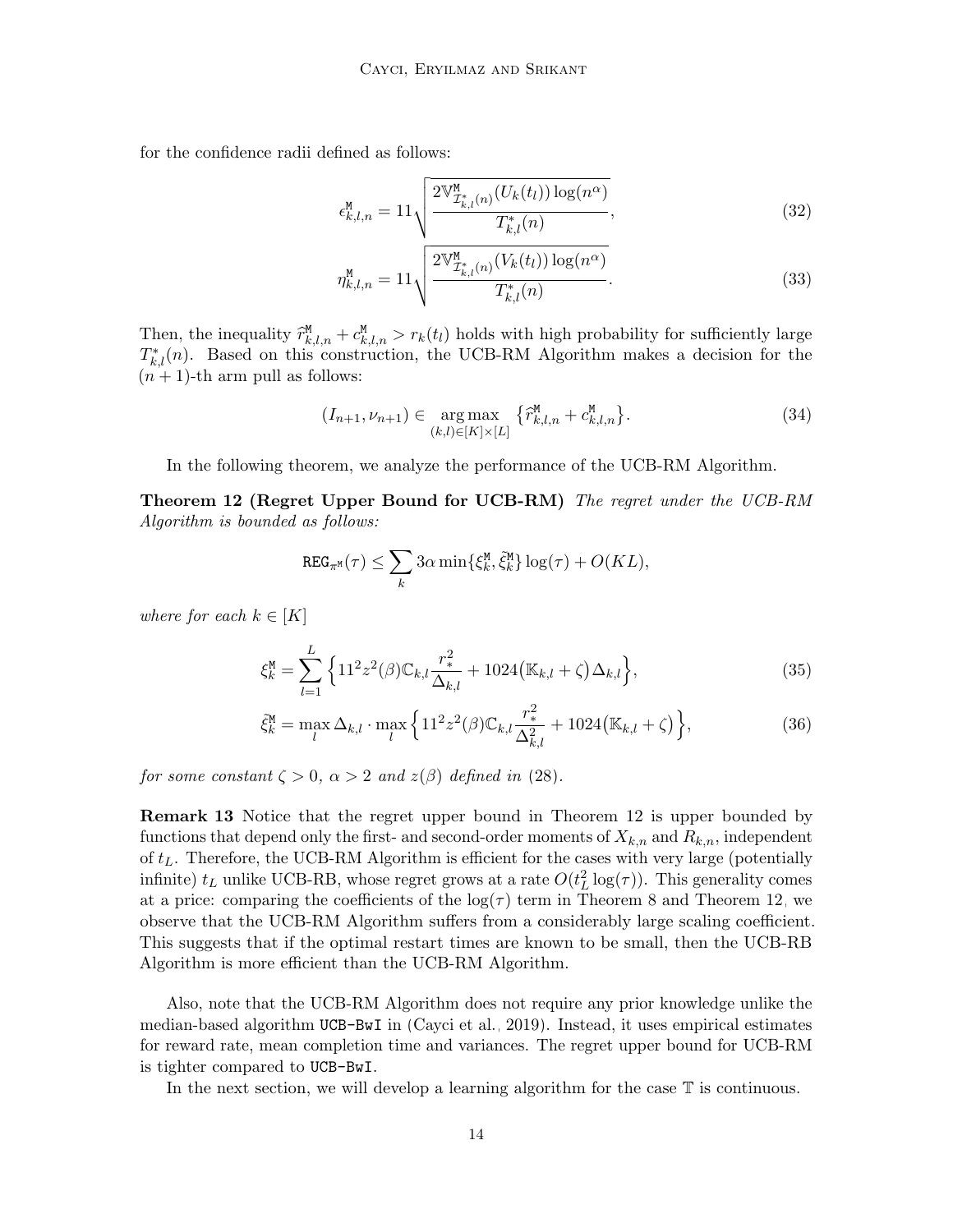#### 6.3 Continuous Set of Restart Times: UCB-RC

For a broad class of completion time and reward distributions, the reward rate function  $r_k(t)$  has a smooth and unimodal structure. By exploiting this property, we can design learning algorithms for a continuous set of restart times T achieving sublinear regret. In the following, we will propose a learning algorithm for smooth and unimodal  $r_k(t)$  based on the UCB-RB Algorithm and the bandit optimization methodology in [\(Combes and Proutiere,](#page-26-13) [2014\)](#page-26-13). Note that the information structure discussed in Section [6.1](#page-7-1)

For the sake of simplicity in exposition, we will consider learning the optimal restart time for a single arm. The extension to  $K > 1$  is straightforward.

**Assumption 2** We make the following assumptions on the action set  $\mathbb{T}$  and reward rate function  $r_1(t)$ .

(i) Compactness: The decision set  $\mathbb T$  is a compact subset of  $\mathbb R_+$ :

$$
\mathbb{T} = [t_{min}, t_{max}],\tag{37}
$$

where  $0 < t_{min} \leq t_{max} < \infty$ . Furthermore, T satisfies Assumption [1](#page-8-1) for some  $\epsilon, \mu_* > 0$ for efficient estimation of  $r_1(t)$ .

(ii) Unimodality: There is an optimal restart time  $t_1^* \in [t_{min}, t_{max}]$  such that

$$
r_* = r_1(t_1^*) \ge r_1(t),
$$

for all  $t \in \mathbb{T} \backslash \{t_1^*\}.$ 

<span id="page-14-0"></span>(iii) Smoothness: There exists  $\delta_0 > 0, q > 1$  such that:

• For all  $t, t' \in [t_1^*, t_1^* + \delta_0]$  (or  $[t_1^* - \delta_0, t_1^*]$ ), the following holds:

 $a_1|t-t'|^q \leq |r_1(t)-r_1(t')|, a_1 > 0,$ 

• For some  $\delta \leq \delta_0$ , if  $|t - t_1^*| \leq \delta$ , we have:

$$
r_* - r_1(t) \le a_2 \delta^q.
$$

Note that Assumption [2](#page-14-0) is satisfied for a broad class of distributions. For example, if  $X_{k,n}$ and  $R_{k,n}$  are independent and  $X_{k,n}$  has a uniform, exponential or Pareto distribution, then the conditions are trivially satisfied.

The UCB-RC Algorithm is defined as follows:

1. For 
$$
\delta = \left(\sqrt{\log(\tau)/\tau}\right)^{1/q}
$$
 and  $\text{rad}(\mathbb{T}) = t_{max} - t_{min}$ , let  $L(\delta) = \text{rad}(\mathbb{T})/\delta$  and  $\mathbb{T}_Q = \{t_1, t_2, \ldots, t_{L(\delta)}\}$  where

$$
t_l = t_{min} + (l-1) \cdot \lceil 1/\delta \rceil, \ l = 1, 2, \ldots, L(\delta).
$$

2. Run the UCB-RB Algorithm over the action set  $\mathbb{T}_Q$ .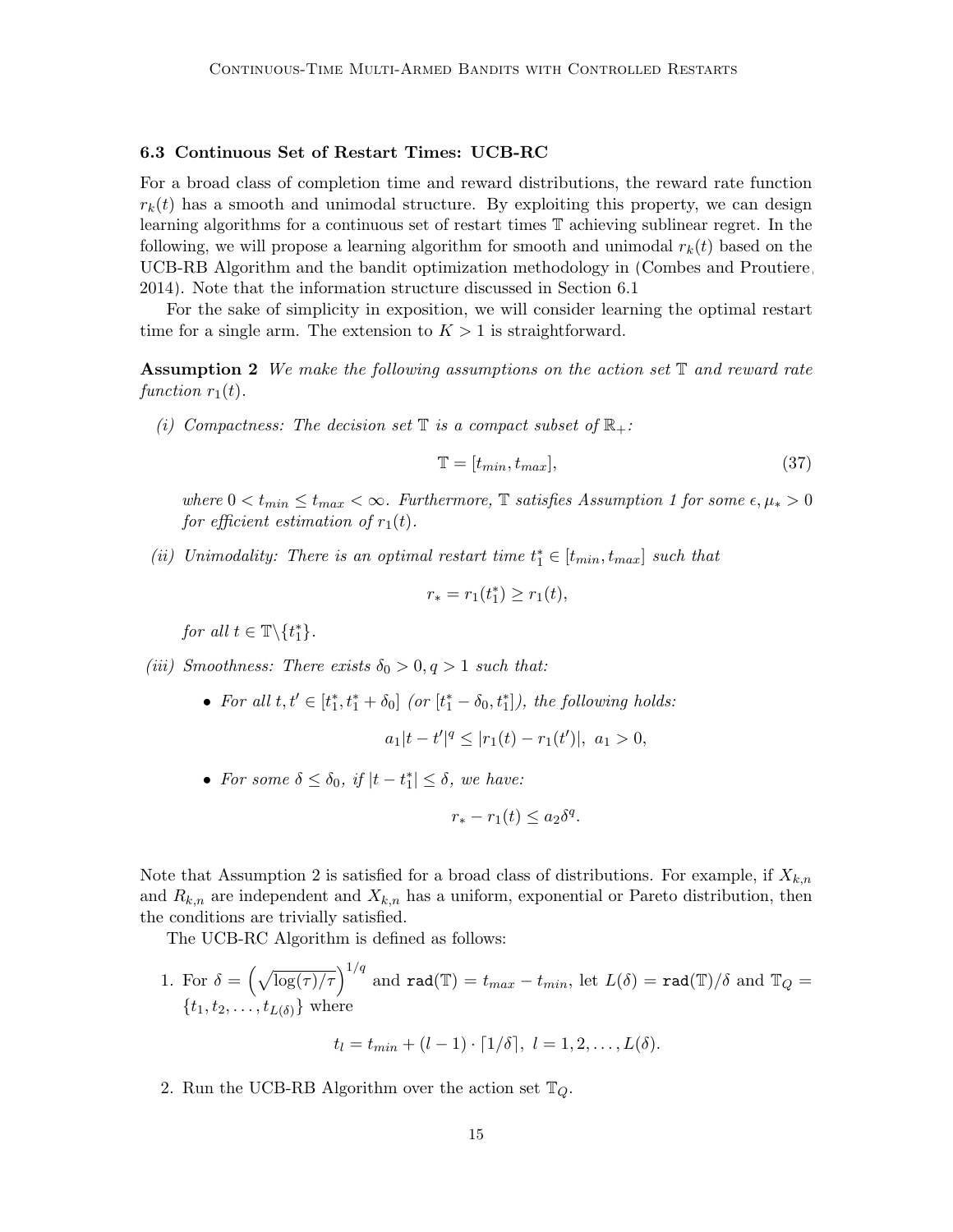The following theorem provides a regret bound for the UCB-RC Algorithm.

**Theorem 14 (Regret Upper Bound for UCB-RC)** Under Assumption [2,](#page-14-0) the regret under the UCB-RC Algorithm satisfies the following asymptotic upper bound:

$$
\limsup_{\tau \to \infty} \frac{\text{REG}_{\pi^c}(\tau)}{\sqrt{\tau \log(\tau)}} \le a_2 6^q \frac{\mathbb{E}[X_{1,1}]}{\mu_*} + \frac{3\alpha q}{a_1(q-1)} \mathbb{C}^{\star} z^2(\beta) r_*^2,
$$
\n(38)

where

<span id="page-15-0"></span>
$$
\mathbb{C}^\star=\Big(\frac{\mathbb{E}[X_{1,1}^2]}{\mu_*^2}+\frac{\mathbb{E}[R_{1,1}^2]}{\epsilon^2\big(\mathbb{E}[R_{1,1}]\big)^2}\Big).
$$

**Proof** The detailed proof of Theorem [14](#page-15-0) can be found in Appendix [C.](#page-4-1) Note that the UCB-RC Algorithm is based on quantizing the decision set T, and running the UCB-RB Algorithm over the quantized decision set  $\mathbb{T}_Q$ . In the proof, we show that the step size  $\delta$  is chosen such that the optimal reward rate over  $\mathbb{T}_Q$  is close enough to  $r_*$  while the number of quantization levels are kept sufficiently small at the same time. Under the compactness and smoothness assumptions summarized in Assumption [2,](#page-14-0) the regret upper bound is obtained.  $\blacksquare$ 

The UCB-RC Algorithm is based on an extension of the UCB-type algorithm for unimodal discrete-time stochastic bandits proposed in [\(Combes et al., 2015\)](#page-26-7). A straightforward extension of the algorithm in [\(Combes et al., 2015\)](#page-26-7) would yield  $O(\log(\tau)\sqrt{\tau})$  regret. However, the UCB-RC Algorithm achieves  $O(\sqrt{\tau \log(\tau)})$  regret in this case. The order reduction by a factor of  $O(\sqrt{\log(\tau)})$  is because UCB-RC incorporates the information structure that stems from the right-censored feedback, discussed in Section [6.1.](#page-7-1)

## 7. Numerical Experiments

In this section, we evaluate the performance of the proposed learning algorithm for boosting the WalkSAT Algorithm on Random-SAT benchmark sets. The experiments are conducted in a similar manner as the SAT Competition: for a given time interval  $[0, \tau]$ , the performance metric is the number of solved problem instances, thus there is a unit reward for each successful assignment, i.e.,  $R_{1,n} = 1$ .

SAT Solver: We used the C implementation of the WalkSAT Algorithm provided in [\(Kautz, 2020\)](#page-27-12) with the heuristics Rnovelty.

Methodology: For a fair and universal comparison, we measure the completion time of a problem by the number of flips performed by the WalkSAT Algorithm. We allowed at most 10 restarts for each problem instance. As the number of benchmark instances is small, we generated i.i.d. random samples from the empirical distribution of the completion times by using the inverse transform method whenever the number of samples exceeds the dataset length [\(Ross, 2014\)](#page-27-13).

## 7.1 Uniform Random-3-SAT

In the first example, we will evaluate the performance of the UCB-RB Algorithm on a Random-3-SAT dataset.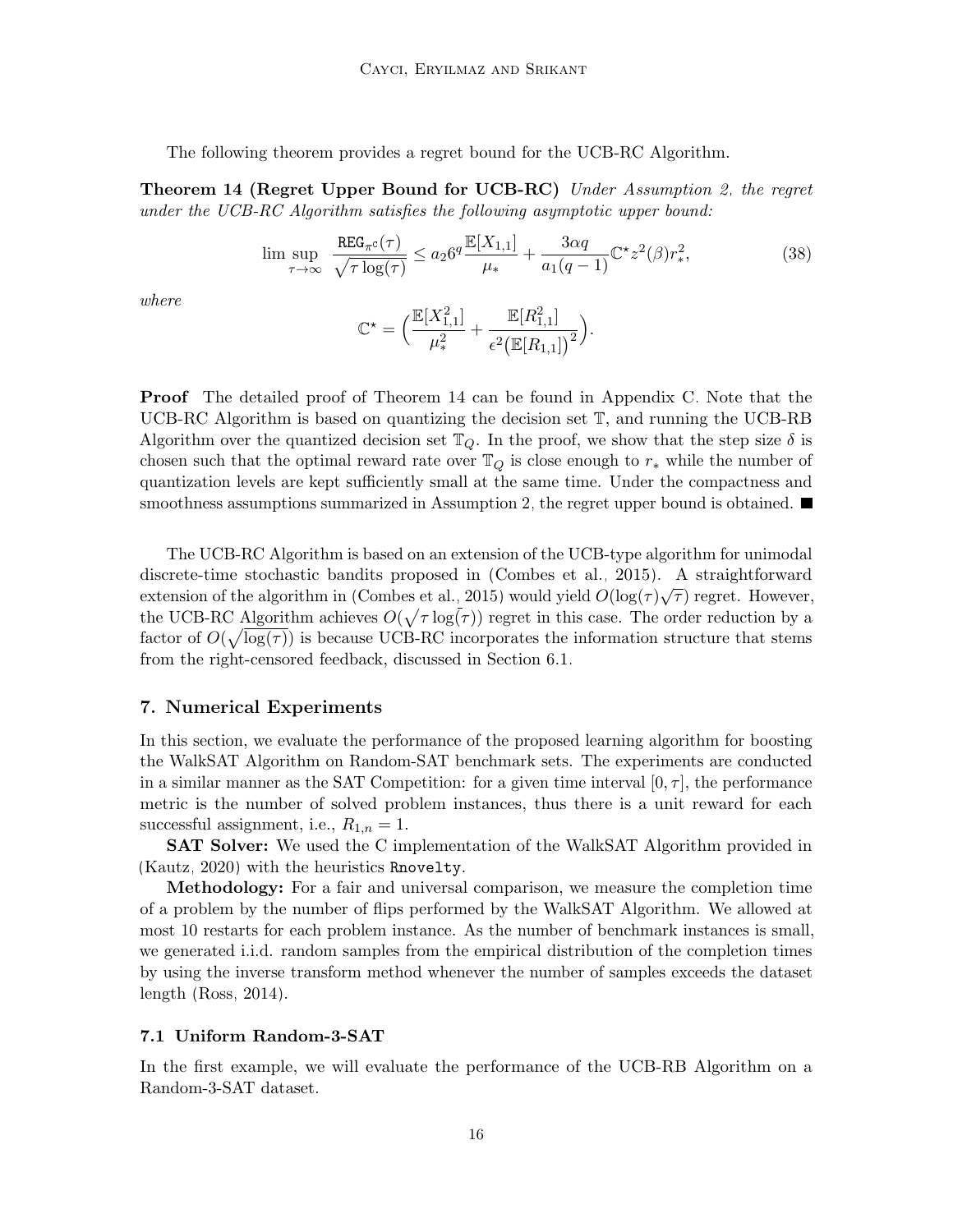

<span id="page-16-0"></span>Figure 2: Performance of the restart strategies on the Random-3-SAT data set cbs-k3.

Dataset Description: We evaluated the performance of the meta-algorithms over the widely used Uniform Random-3-SAT benchmark set of satisfiable problem instances in the SATLIB library (Hoos and Stützle, 2000). In the dataset  $uf-100-430$ , there are 1000 uniformly generated problem instances with 100 variables and 430 clauses, therefore it is reasonable to assume i.i.d. completion times. Each successful assignment yields a reward  $R_{1,n} = 1.$ 

Completion Time Statistics: The empirical reward rate as a function of the restart time for the data set is given in Figure [2\(](#page-16-0)a). It is observed that the controlled restarts are essential for optimal performance, in accordance with the power-law completion time distributions [\(Gomes et al., 1998\)](#page-26-4) and Theorem [5.](#page-6-1) This implies that our design is suitable for this scenario.

Performance Results: In this set of experiments, we used the UCB-RB Algorithm with  $\alpha = 2.01, (1 + \beta)^2/(1 - \beta) = 1.01$  and  $\mathbb{T} = \{10^{-0.5 + i \times 0.125} : i = 0, 1, ..., 8\}$ . For initialization, the controller performed 40 trials for each  $(k, t<sub>l</sub>)$  decision. For comparison, we used Luby restart strategy with various hand-tuned base cutoff values as a benchmark [\(Luby et al., 1993\)](#page-27-5). Note that without any prior knowledge, the performance of Luby restart strategy is hit-or-miss, depending on how close the chosen (guessed) base cutoff value is to the optimal restart time. The number of solved problem instances for different  $\tau$  values are given in Figure [2.](#page-16-0) We observe that the UCB-RB Algorithm learns the optimal restart strategy fast without any prior information, and its performance outperforms alternatives especially at large time horizons. On the other hand, Luby restart strategy, which requires the base cutoff value as an input, is prone to perform badly with inaccurate prior information. Even a genie provides a well-chosen base cutoff value to Luby restart strategy, it is outperformed linearly over  $\tau$  by the UCB-RB Algorithm, which requires no prior information.

#### 7.2 Random-3-SAT Instances with Controlled Backbone Size

In this example, we will evaluate the performance of the UCB-RB Algorithm on a Random-3-SAT dataset with controlled backbone size.

Dataset Description: We evaluated the performance of the meta-algorithms over the widely used Random-3-SAT benchmark set of satisfiable problem instances in [\(Hoos and](#page-27-14)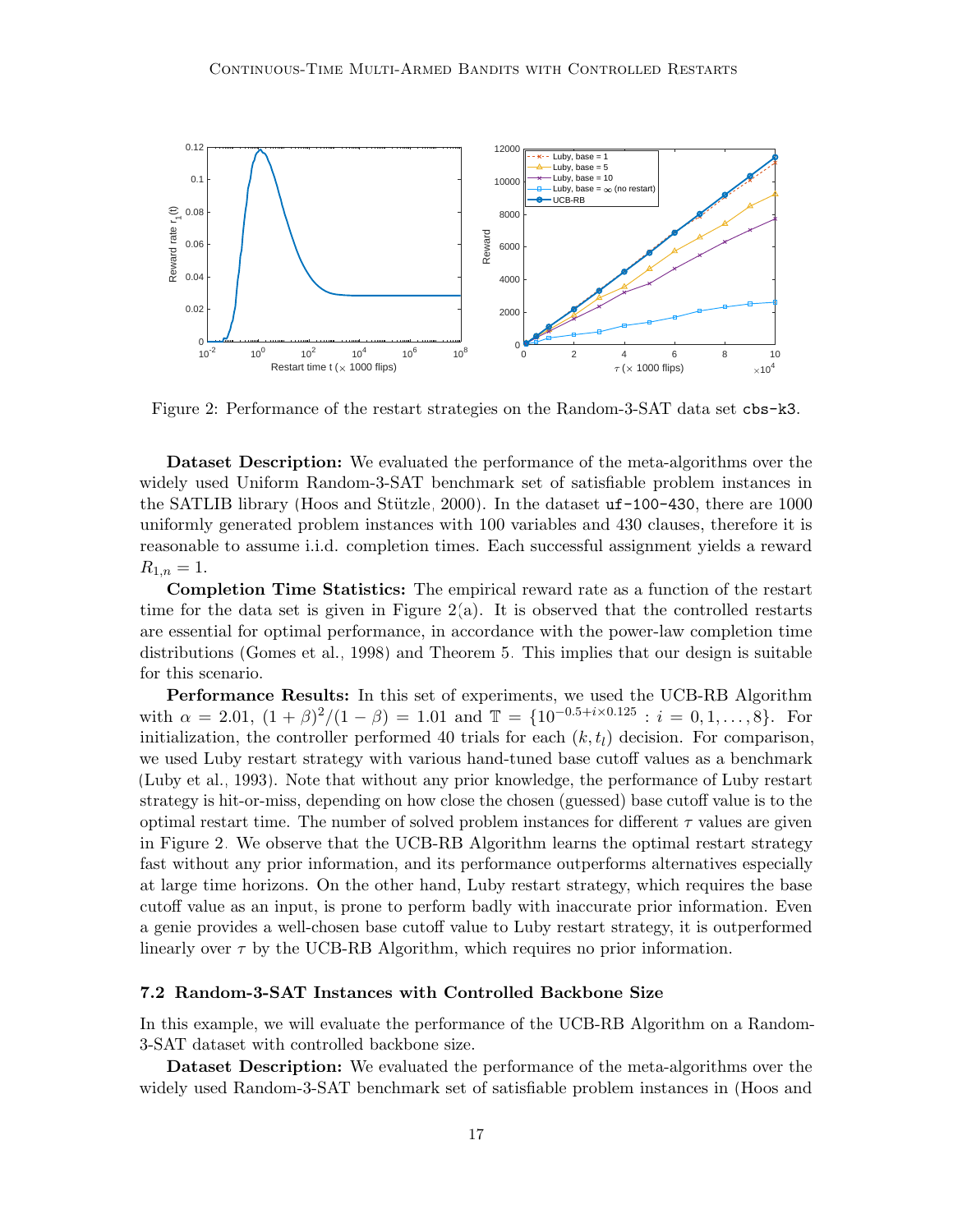

<span id="page-17-0"></span>Figure 3: (Left) Empirical reward rate as a function of restart time for the dataset CBS k3 n100 m403 b30. Restart strategies lead to substantial gains on the number of problems solved per unit time. (Right) Performance of the UCB-RB Algorithm and Luby strategy for various base cutoff values.

Stützle,  $2000$ ). In the dataset CBS\_k3\_n100\_m403\_b30, there are 1000 uniformly random generated problem instances with 100 variables and 403 clauses with backbone size 30, therefore it is reasonable to assume i.i.d. completion times.

Completion Time Statistics: The empirical reward rate as a function of the restart time for the data set is given in Figure  $3(a)$ .

Performance Results: In this set of experiments, we used the UCB-RB Algorithm with  $\alpha = 2.01$ ,  $(1 + \beta)^2/(1 - \beta) = 1.01$  and  $\mathbb{T} = \{10^{-0.5 + i \times 0.125} : i = 0, 1, ..., 12\}$ . Similar to the previous example, we used Luby restart strategy with various hand-tuned base cutoff values as a benchmark. The number of solved problem instances for different  $\tau$  values are given in Figure [3.](#page-17-0) Figure [3](#page-17-0) indicates that the UCB-RB Algorithm learns the optimal restart strategy with low regret without any prior information. The performance gap between the UCB-RB Algorithm and Luby strategy increases linearly over  $\tau$ .

#### 8. Conclusions

In this paper, we considered the continuous-time bandit learning problem with controlled restarts, and presented a principled approach with rigorous performance guarantees. For correlated and potentially heavy-tailed completion time and reward distributions, we proposed a simple, intuitive and near-optimal offline policy with  $O(1)$  optimality gap, and characterized the nature of optimal restart strategies by using this approximation. For online learning, we considered discrete and continuous action sets, and proposed bandit algorithms that exploit the statistical structure of the problem to achieve tight performance guarantees. In addition to the theoretical analysis, we evaluated the numerical performance to boost the speed of SAT solvers in random 3-SAT instances, and observed that the learning solution proposed in this paper outperforms Luby restart strategy with no prior information.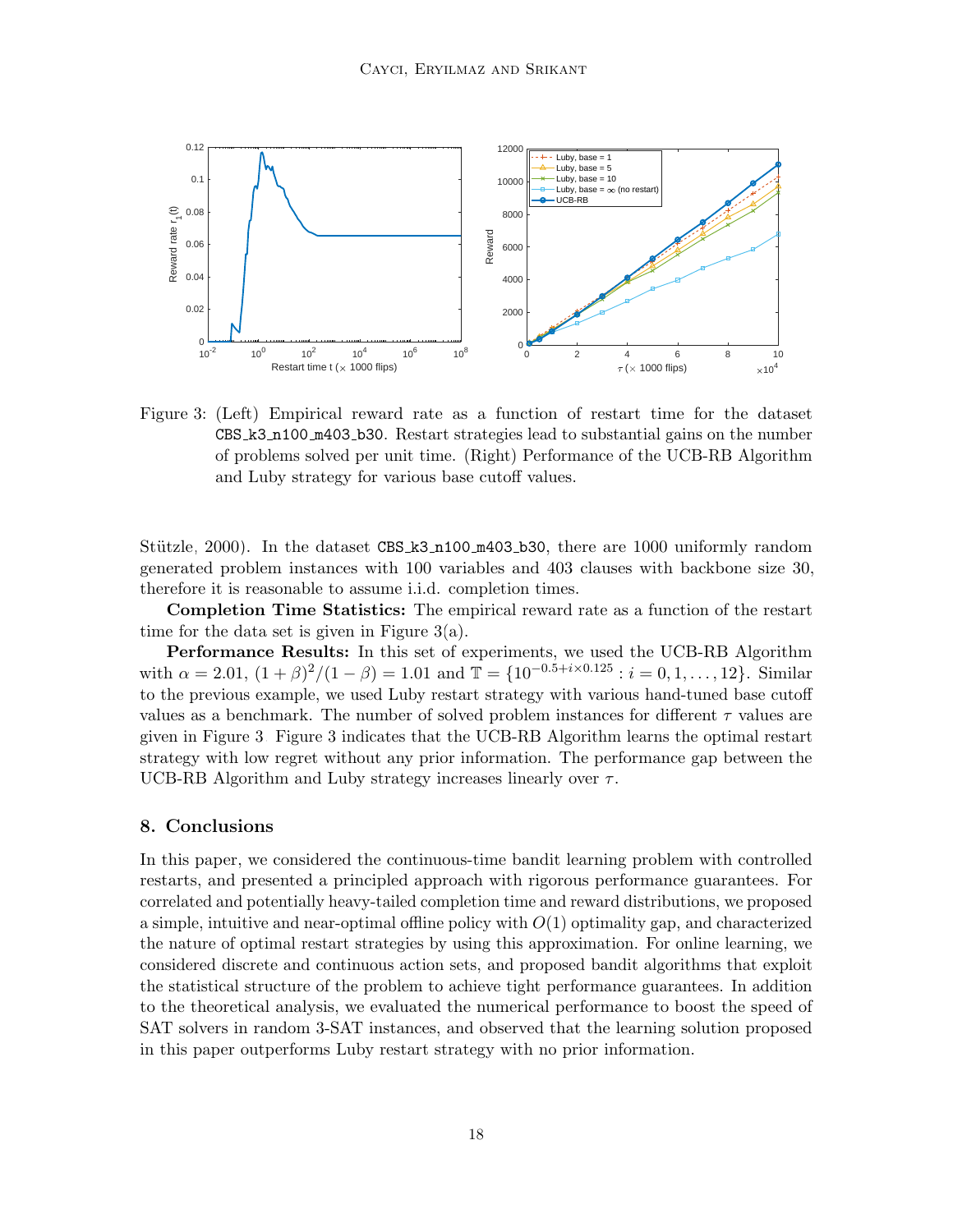## Appendix A. Concentration Inequalities for Reward Rate Estimation

In this section, we will provide tight concentration inequalities that employ empirical estimates. The following lemma will provide a basis to design these concentration inequalities.

<span id="page-18-0"></span>Lemma 15 (Proposition 2, [\(Cayci et al., 2020\)](#page-26-8)) Consider a pair of parameters  $\mu_X, \mu_R >$ 0, and their estimators  $\hat{\mu}_X$  and  $\hat{\mu}_R$ , respectively. Let  $\hat{r} = \hat{\mu}_R/\hat{\mu}_X$  and  $r = \mu_R/\mu_X$ . Then, for any  $\beta \in (0,1)$ , we have the following inequality:

$$
\mathbb{P}\left(|\hat{r} - r| > \frac{(1+\beta)^2}{1-\beta} \frac{\eta + \hat{r} \cdot \epsilon}{\hat{\mu}_X}\right) \le \mathbb{P}(|\mu_X - \hat{\mu}_X| > \epsilon) + \mathbb{P}(|\mu_R - \hat{\mu}_R| > \eta),\tag{39}
$$

for any  $\eta \leq \beta \mu_R$ , and  $\epsilon \leq \beta \mu_X$ .

## Proof Let

$$
A(\epsilon, \eta) = \{ |\mu_X - \widehat{\mu}_X| \le \epsilon \} \cap \{ |\mu_R - \widehat{\mu}_R| \le \eta \},
$$

be the high-probability event. Then, by Proposition 1 in [\(Cayci et al., 2020\)](#page-26-8), we have the following set relation:

$$
A(\epsilon,\eta)\subset\Big\{|\widehat{r}-r|\leq\frac{\eta+r\epsilon}{\mu_X-\epsilon}\Big\}.
$$

For any  $\beta \in (0,1)$ , if  $\epsilon \leq \beta \mu_X$  and  $\eta \leq \beta \mu_R$  is satisfied, then we have:

$$
\frac{\eta + r\epsilon}{\mu_X - \epsilon} \le \frac{(1+\beta)^2}{1-\beta} \frac{\eta + \widehat{r}\epsilon}{\widehat{\mu}_X},
$$

within the set  $A(\epsilon, \eta)$ . By taking the compliment and using union bound, we obtain the result.  $\blacksquare$ 

By using Lemma [15,](#page-18-0) we can prove tight concentration bounds for the renewal rate as follows.

<span id="page-18-1"></span>Proposition 16 (Concentration inequalities for reward rate) Let  $\{(X_n, R_n): n \geq 1\}$ 1} be a renewal reward process.

1. If  $X_n \in [0, a]$  and  $R_n \in [0, b]$ , let

$$
\widehat{r}_n = \frac{\widehat{\mathbb{E}}_{[n]}[X]}{\widehat{\mathbb{E}}_{[n]}[R]},
$$

and

$$
\epsilon_n(\delta) = \sqrt{\frac{2 \mathbb{V}_{[n]}(X) \log(1/\delta)}{n}} + \frac{3a \log(1/\delta)}{n},
$$

$$
\eta_n(\delta) = \sqrt{\frac{2 \mathbb{V}_{[n]}(R) \log(1/\delta)}{n}} + \frac{3b \log(1/\delta)}{n}.
$$

Then, for any  $\beta \in (0,1)$  and  $\delta \in (0,1)$ , we have:

$$
\mathbb{P}\Big(|\hat{r}_n - r| > \frac{(1+\beta)^2}{1-\beta} \cdot \frac{\eta_n(\delta) + \hat{r}_n\epsilon_n(\delta)}{\widehat{\mathbb{E}}_{[n]}[X]}\Big) \le 12\delta,
$$
\n
$$
\text{for any } n \ge 8\Big(\mathbb{K}(X_1) + \mathbb{K}(R_1) + \frac{a^2}{\operatorname{Var}(X_1)} + \frac{b^2}{\operatorname{Var}(R_1)}\Big) + 3\Big(\frac{\mathbb{C}^2(X_1)}{\beta^2} + \frac{a}{\beta \mathbb{E}[X_1]} + \frac{\mathbb{C}^2(R_1)}{\beta^2} + \frac{b}{\beta \mathbb{E}[R_1]}\Big).
$$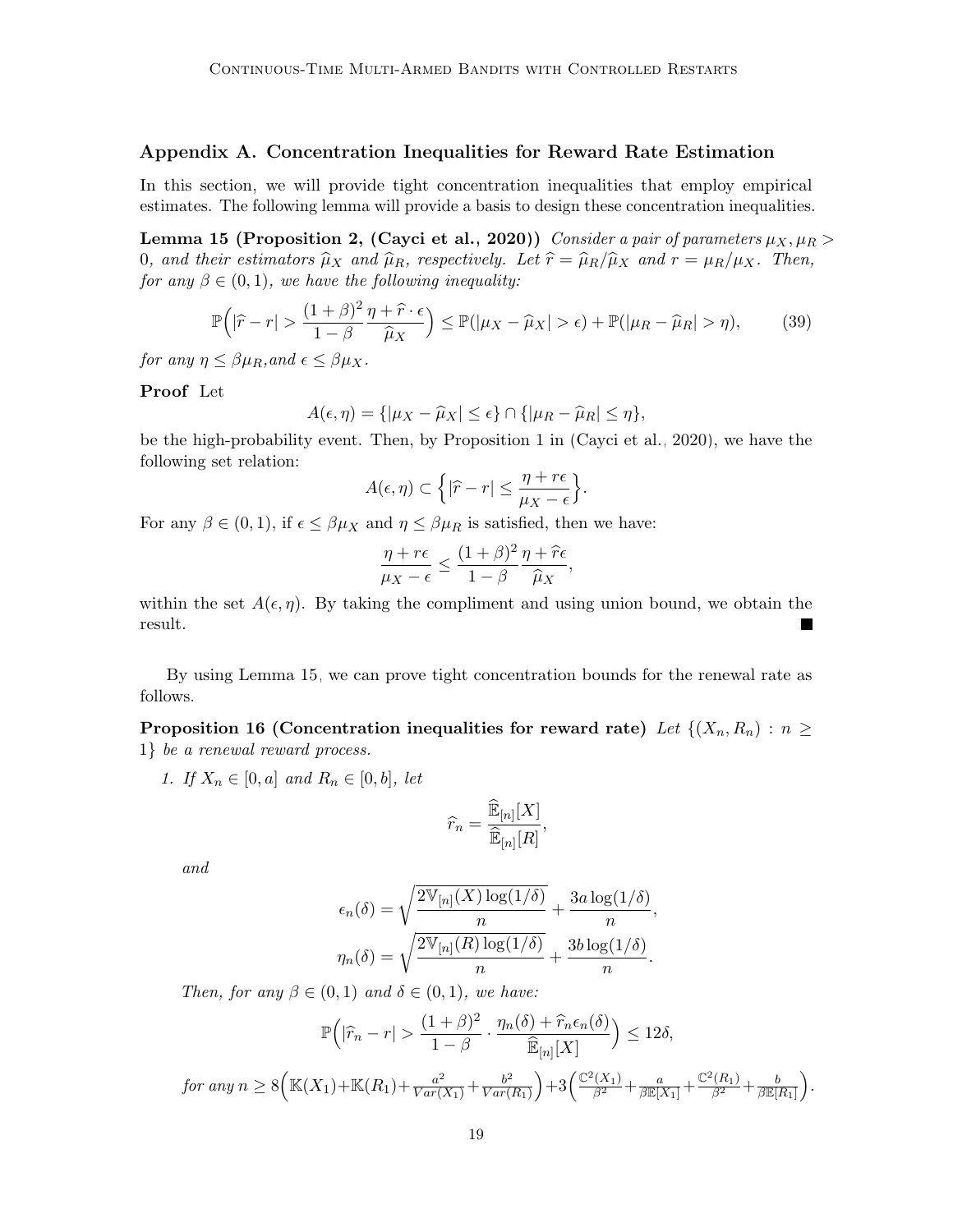2. Consider a renewal reward process such that  $\mathbb{E}[X_1^4] < \infty$  and  $\mathbb{E}[R_1^4] < \infty$ . For  $m = \lfloor 3.5 \log(1/\delta) \rfloor + 1$ , let  $G_1, G_2, \ldots, G_m$  be a partition of  $[n]$  such that  $|G_j| = |n/m|$ . Then, we define the median-based mean and variance estimators as follows:

$$
\mathbb{M}_{[n]}(X) = \text{median}\{\widehat{\mathbb{E}}_{G_1}[X], \widehat{\mathbb{E}}_{G_2}[X], \ldots, \widehat{\mathbb{E}}_{G_m}[X]\},
$$
  

$$
\mathbb{V}_{[n]}^{\mathtt{M}}(X) = \text{median}\{\mathbb{V}_{G_1}[X], \mathbb{V}_{G_2}[X], \ldots, \mathbb{V}_{G_m}[X]\}.
$$

Let

$$
\widehat{r}^{\mathtt{M}}_n = \frac{\widehat{\mathbb{E}}^{\mathtt{M}}_{[n]}[R]}{\widehat{\mathbb{E}}^{\mathtt{M}}_{[n]}[X]},
$$

and

$$
\epsilon_n^{\text{M}}(\delta) = 11 \sqrt{\frac{2 \mathbb{V}_{[n]}^{\text{M}}(X) \log(1/\delta)}{n}},
$$
  

$$
\eta_n^{\text{M}}(\delta) = 11 \sqrt{\frac{2 \mathbb{V}_{[n]}^{\text{M}}(R) \log(1/\delta)}{n}}.
$$

Then, for any  $\beta \in (0,1)$  and  $\delta \in (0,1)$ , we have:

$$
\mathbb{P}\Big(|\widehat{r}^{\mathtt{M}}_n-r|>\frac{(1+\beta)^2}{1-\beta}\cdot\frac{\eta^{\mathtt{M}}_n(\delta)+\widehat{r}^{\mathtt{M}}_n\epsilon^{\mathtt{M}}_n(\delta)}{\widehat{\mathbb{E}}^{\mathtt{M}}_{[n]}[X]}\Big)\leq 16.8\delta,
$$

for  $n \geq 1024(\mathbb{K}(X_1) + \mathbb{K}(R_1) + \frac{\mathbb{C}^2(X_1) + \mathbb{C}^2(R_1)}{\beta^2} + \zeta)$  for some  $\zeta > 0$ .

## Proof

1. If  $n \geq 8(\mathbb{K}(X_1) + \frac{a^2}{Var})$  $\frac{a^2}{Var(X_1)}$ , then the following holds with probability at least  $1-4\delta$ :

$$
|\mathbb{V}_{[n]}(X_1) - Var(X_1)| \leq Var(X_1)/2,
$$

where  $\mathbb{K}(X) = \frac{\mathbb{E}|X - \mathbb{E}X|^2}{Var^2(X)}$  $\frac{\sqrt{X-\mathbb{E}X}|^2}{Var^2(X)}$  is the kurtosis of a random variable X. Therefore, with probability at least  $1 - 4\delta$ , we have the following:

$$
\sqrt{\frac{3Var(X_1)\log(1/\delta)}{n}} + \frac{3a\log(1/\delta)}{n} \le \beta \mathbb{E}[X_1].
$$

Hence, if  $n \geq 3 \left( \frac{\mathbb{C}^2(X_1)}{\beta^2} + \frac{a}{\beta \mathbb{E}[X_1]} \right)$ ) also holds, then the above inequality is automatically satisfied, where  $\mathbb{C}(X) = \sqrt{Var(X)} / \mathbb{E}[X]$  is the coefficient of variation. Therefore, if  $n \geq 8 \Big( \mathbb{K}(X_1) + \mathbb{K}(R_1) + \frac{a^2}{\mathbf{K} \cdot \mathbf{K} \cdot \mathbf{K} \cdot \mathbf{K} \cdot \mathbf{K} \cdot \mathbf{K} \cdot \mathbf{K} \cdot \mathbf{K} \cdot \mathbf{K} \cdot \mathbf{K} \cdot \mathbf{K} \cdot \mathbf{K} \cdot \mathbf{K} \cdot \mathbf{K} \cdot \mathbf{K} \cdot \mathbf{K} \cdot \mathbf{K} \cdot \mathbf{K} \cdot \mathbf{K} \cdot \mathbf{K} \cdot \mathbf{K} \cdot \mathbf{K} \cdot \mathbf{K}$  $\frac{a^2}{Var(X_1)} + \frac{b^2}{Var(\Lambda)}$  $Var(R_1)$  $+3\Big(\frac{\mathbb{C}^{2}(X_{1})}{2^{2}}\Big)$  $\frac{d(X_1)}{\beta^2} + \frac{a}{\beta \mathbb{E}[a]}$  $\frac{\alpha}{\beta \mathbb{E}[X_1]} +$  $\mathbb{C}^2(R_1)$  $\frac{1}{\beta^2}(\frac{R_1}{\beta \mathbb{E}}+\frac{b}{\beta \mathbb{E}})$  $\overline{\beta\mathbb{E}[R_1]}$ ,

then we have

$$
\epsilon_n(\delta) \leq \beta \mathbb{E}[X_1],
$$
  

$$
\eta_n(\delta) \leq \beta \mathbb{E}[R_1],
$$

with probability at least  $1 - 8\delta$ . Then we use Lemma [15](#page-18-0) in conjunction with empirical Bernstein inequality (see [\(Audibert et al., 2009\)](#page-26-12)) to conclude the proof.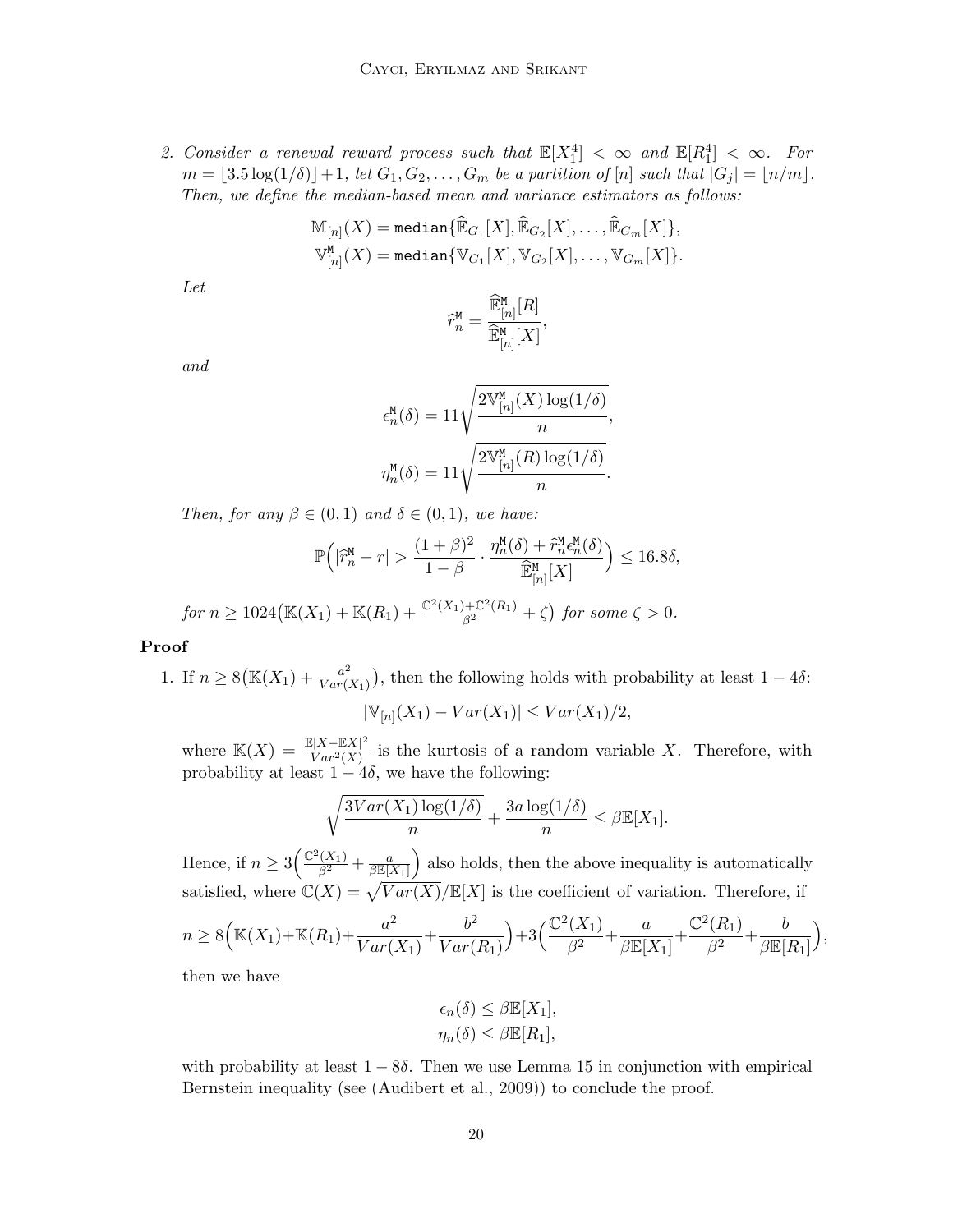2. The proof follows from identical steps as Part 1, and uses Proposition 4.1 and Corollary 4.2 in [\(Minsker et al., 2015\)](#page-27-15) for the concentration results.

П

## Appendix B. Proof of Theorem [8](#page-10-1)

The number of trials  $N_{\pi}(\tau)$  under an admissible policy  $\pi$  is a random stopping time, which makes the regret computations difficult. The following proposition provides a useful tool for regret computations.

<span id="page-20-0"></span>Lemma 17 (Regret Upper Bounds for Admissible Policies) Let  $T_{k,l}(n)$  be the number of steps where the decision is  $(k, t_l)$  in n trials, and  $\mu_* = \min_{k,t} \mathbb{E}[U_{k,1}(t_l)]$ . The following upper bound holds for any admissible policy  $\pi \in \Pi$  and  $\tau > \mu_*/2$ :

$$
\text{REG}_{\pi}(\tau) \leq \sum_{k,l} \mathbb{E}\Big[T_{k,l}\Big(\frac{2\tau}{\mu_*}\Big)\Big] \Delta_{k,l} \mathbb{E}[U_{k,1}(t_l)] + \frac{\exp(-\tau\mu_*/t_1^2)}{1-\exp(\mu_*^2/(2t_1^2))}\sum_{k,l} \Delta_{k,l} \mathbb{E}[U_{k,1}(t_l)] + r^*\Phi,
$$

where  $\Phi$  is a constant.

The proof of Lemma [17](#page-20-0) relies on Azuma-Hoeffding inequality for controlled random walks, which can be found in [\(Cayci et al., 2019,](#page-26-10) [2020\)](#page-26-8). Note that  $2\tau/\mu_*$  is a high-probability upper bound for the total number of pulls  $N_{\pi}(\tau)$ , and  $\Delta_{k,l}\mathbb{E}[U_{k,1}(t_l)]$  is the average regret per pull for a decision  $(k, t_l)$ . Lemma [17](#page-20-0) implies that the expected regret after  $2\tau/\mu^*$  pulls is  $O(1)$ .

In the following lemma, we quantify the scaling effect of using empirical estimates.

Lemma 18 Under the UCB-RB Algorithm, we have the following upper bounds:

(i) If 
$$
k = k^*, t_l > t^*_{k^*}
$$
 or  $k \neq k^*, \forall l$ , we have:  
\n
$$
\sum_{j=l}^{L} \mathbb{E}[T_{k,j}(N)] \leq 3\left(z^2(\beta) \mathbb{C}_{k,j} \frac{r^2}{\Delta_{k,j}^2} + 2z(\beta) \mathbb{B}_{k,j} \frac{r_*}{\Delta_{k,j}} + 8(\mathbb{K}_{k,j} + \mathbb{B}_{k,j}^2)\right) \log(N^{\alpha}) + O(L),
$$

<span id="page-20-1"></span>(ii) If  $k = k^*$  and  $t_l < t^*_{k^*}$ , we have  $\mathbb{E}[T_{k,l}(n)] = O(1)$  for all n.

**Proof** Consider a suboptimal decision  $(k, t_l)$  where either  $\{k = k^*, t_l > t_k^*\}$  or  $\{k \neq k^*\}$  is true, and let

$$
E_{1,n} = \left\{ \hat{r}_* + c_* \le r_* \right\},\tag{40}
$$

$$
E_{2,n} = \bigcup_{j \ge l} \left\{ \widehat{r}_{k,j,n} \ge c_{k,j,n} + r_k(t_j) \right\},\tag{41}
$$

$$
E_{3,n} = \bigcup_{j \ge l} \{ 2c_{k,j,n} \ge \Delta_{k,j} \}.
$$
\n(42)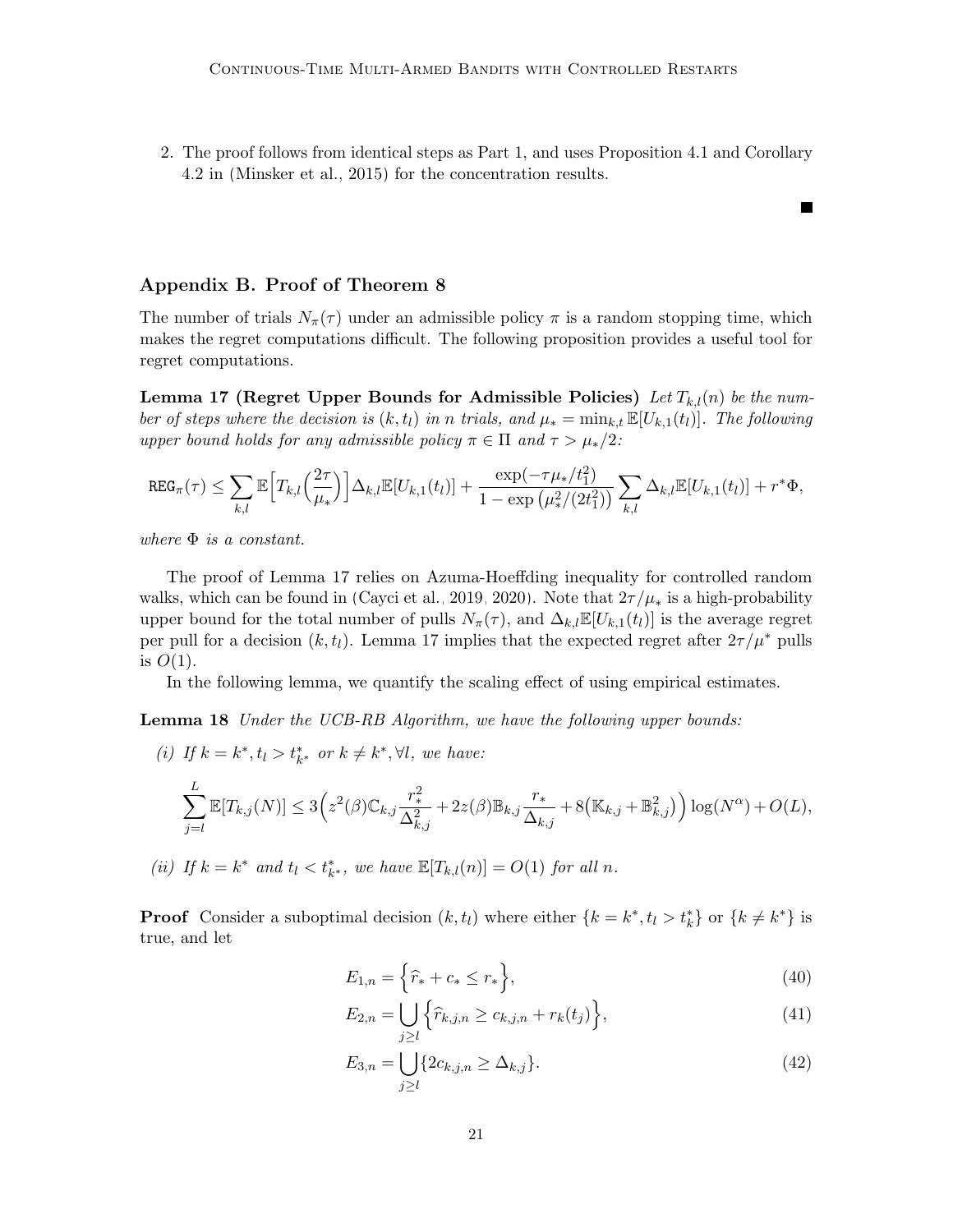Then, it is trivial to show by using contradiction that  $\{(I_{n+1}, \nu_{n+1}) = (k, t_i) : j \geq l\} \subset$  $\cup_{i=1}^{3} E_{i,n}$ . In the following, we provide a sample complexity analysis for the events above.

For notational simplicity, for  $j \geq l$ , let  $U_n := U_{k,n}(t_j)$  and  $V_n := V_{k,n}(t_j)$  for all n. For sample size s and any  $\delta \in (0, 1)$ , let  $\widehat{r}_s = \frac{\widehat{\mathbb{E}}_{[s]}[V]}{\widehat{\mathbb{E}}_{[s]}[U]}$  $\frac{\mathbb{E}_{[s]}[V]}{\widehat{\mathbb{E}}_{[s]}[U]},$  and

$$
\epsilon_s = \sqrt{\frac{2 \mathbb{V}_{[s]}(U) \log(1/\delta)}{s}} + \frac{3t_j \log(1/\delta)}{s},\tag{43}
$$

$$
\eta_s = \sqrt{\frac{2 \mathbb{V}_{[s]}(V) \log(1/\delta)}{s}} + \frac{3 \log(1/\delta)}{s}.
$$
\n(44)

Then, by Proposition [16,](#page-18-1) the following holds with probability at least  $1 - 4\delta$ :

$$
\left|\widehat{r}_s - r_k(t_j)\right| \le \frac{(1+\beta)^2}{1-\beta} \frac{\eta_s + \widehat{r}_s \epsilon_s}{\widehat{\mathbb{E}}_{[s]}[U]},\tag{45}
$$

given s is sufficiently large such that

<span id="page-21-2"></span><span id="page-21-1"></span><span id="page-21-0"></span>
$$
\epsilon_s \le \beta \mathbb{E}[U_1],
$$
  
\n
$$
\eta_s \le \beta \mathbb{E}[V_1].
$$
\n(46)

By using empirical Bernstein inequality and union bound for the empirical variance, we have the following inequalities with probability at least  $1 - 8\delta$ :

$$
|\mathbb{V}_{[s]}(U) - Var(U_1)| \leq Var(U_1)/2,
$$
  

$$
|\mathbb{V}_{[s]}(V) - Var(V_1)| \leq Var(V_1)/2,
$$

if  $s \geq s_{1,j}(\delta) := 8(\mathbb{K}(U_1) + \mathbb{K}(V_1) + \frac{4t_j^2}{Var(U_1)} + \frac{1}{Var(V_1)}$  $Var(V_1)$  $\log(1/\delta)$ . Therefore, the condition [\(46\)](#page-21-0) implies the following with probability at least  $1 - 8\delta$  for  $s \geq s_{1,j}(\delta)$ :

$$
\tilde{\epsilon}_s := \sqrt{\frac{3Var(U_1)\log(1/\delta)}{s}} + \frac{3t_j\log(1/\delta)}{s} \le \beta \mathbb{E}[U_1],
$$
\n
$$
\tilde{\eta}_s := \sqrt{\frac{3Var(V_1)\log(1/\delta)}{s}} + \frac{3\log(1/\delta)}{s} \le \beta \mathbb{E}[V_1].
$$
\n(47)

The inequalities in [\(47\)](#page-21-1) simultaneously hold if

$$
s \ge s_{2,j}(\delta) := 3\Big(\frac{1}{\beta^2} \big(\mathbb{C}^2(U_1) + \mathbb{C}^2(V_1)\big) + \frac{1}{\beta} \big(\frac{t_j}{\mathbb{E}[U_1]} + \frac{1}{\mathbb{E}[V_1]}\big)\Big) \log(1/\delta).
$$

Also, note that

$$
\frac{(1+\beta)^2}{1-\beta} \frac{\eta_s + \widehat{r}_s \epsilon_s}{\widehat{\mathbb{E}}_{[s]}[U]} \le \frac{(1+\beta)^2}{(1-\beta)^3} \frac{\widetilde{\eta}_s + r_k(t_j)\widetilde{\epsilon}_s}{\mathbb{E}[U]_1},
$$

holds if [\(47\)](#page-21-1) is true. Thus, by using this result, we show that

$$
2\frac{(1+\beta)^2}{1-\beta}\frac{\eta_s+\widehat{r}_s\epsilon_s}{\widehat{\mathbb{E}}_{[s]}[U]} \leq 2\frac{(1+\beta)^2}{(1-\beta)^3}\frac{\widetilde{\eta}_s+r_k(t_j)\widetilde{\epsilon}_s}{\mathbb{E}[U]_1} \leq \Delta_{k,j},
$$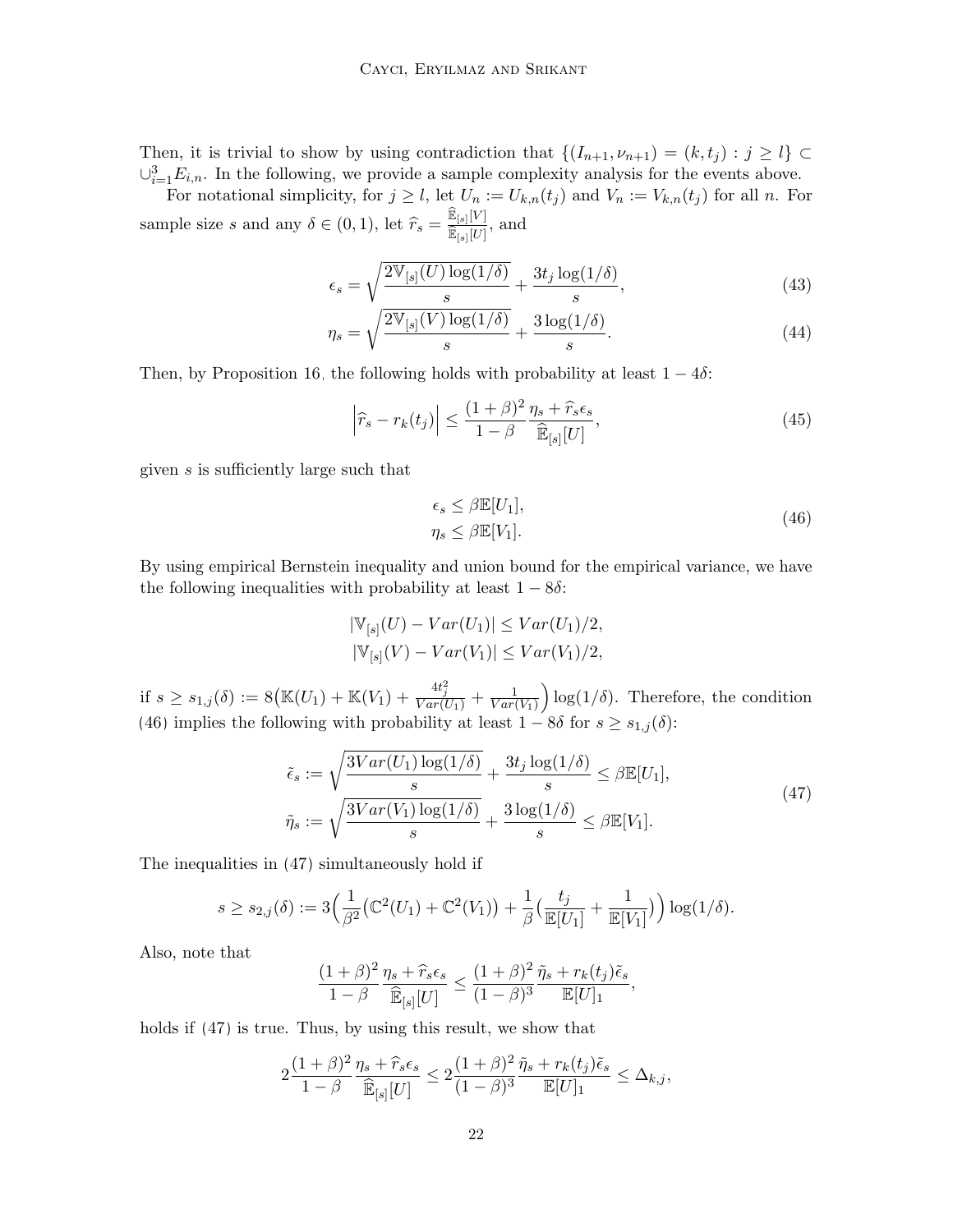with probability at least  $1 - 8\delta$  if  $s \geq \max\{s_{1,j}(\delta), s_{2,j}(\delta), s_{3,j}(\delta)\}\)$  for

$$
s_{3,j}(\delta) = 3\Big(8\frac{(1+\beta)^4}{(1-\beta)^6}\frac{r_*^2}{\Delta_{k,j}^2}(\mathbb{C}^2(U_1) + \mathbb{C}^2(V_1)) + 2\frac{(1+\beta)^2}{(1-\beta)^3}\left(\frac{1}{\mathbb{E}[V_1]} + \frac{2t_j}{\mathbb{E}[U_1]}\right)\Big) \log(1/\delta).
$$

In summary, the following events simultaneously hold with probability at least  $1 - 12\delta$ :

$$
\left|\widehat{r}_s - r_k(t_j)\right| \le \frac{(1+\beta)^2}{1-\beta} \frac{\eta_s + \widehat{r}_s \epsilon_s}{\widehat{\mathbb{E}}_{[s]}[U]} \le \Delta_{k,j}/2,\tag{48}
$$

if  $s \geq \max\{s_{1,j}(\delta), s_{2,j}(\delta), s_{3,j}(\delta)\}.$ 

Note that the UCB-RB Algorithm is designed such that  $s = T^*_{k,j}(n)$  and  $\delta = n^{-\alpha}$ . Now we will use the above analysis to provide an upper bound for  $\sum_{j\geq l} \mathbb{E}[T_{k,j}(n)]$ . First, let

<span id="page-22-1"></span><span id="page-22-0"></span>
$$
A_j = \{T^*_{k,j}(n) \le u_j\}, \ j \ge l
$$

for  $u_j = \max_i \{s_{i,j}(N^{-\alpha})\}.$  Then, by [\(45\)](#page-21-2) and [\(48\)](#page-22-0), we have the following inequality:

$$
\mathbb{P}\Big(\big(\cup_{j\geq l} A_j\big) \cap \big(E_{1,n}\cup E_{2,n}\cup E_{3,n}\big)\Big) \leq 16(L-l)/n^{\alpha-1},\tag{49}
$$

where we used union bound to deal with the random sample size  $T_{k,j} * (n) \leq n$  in computing probabilities. Now, recall that  $T_{k,j}^*(n) = \sum_{j' \geq j} T_{k,j'}(n)$  by definition, and we have the following relation:

<span id="page-22-2"></span>
$$
\bigcup_{j\geq l} A_j \subset \Big\{ \sum_{j\geq l} T_{k,j}(n) \leq \max_{j\geq l} u_j \Big\},\tag{50}
$$

 $\blacksquare$ 

which follows from the fact that  $\bigcup_{j\geq l} A_j = A_L \cup (A_{L-1}\cap A_L^c) \cup \ldots \cup (A_l \cap (\bigcup_{l\leq j\leq L} A_j)^c),$  and

$$
A_j \cap (\cup_{j'>j} A_{j'})^c \subset A_j \cap A_{j+1}^c \subset \{T_{k,j} \le \max\{0, u_j - u_{j+1}\}\}.
$$

Therefore, we have the following inequality:

$$
\sum_{j\geq l} T_{k,l}(N) \leq \max_{j\geq l} u_j + \sum_{i=\max_{j\geq l} u_j+1}^N \mathbb{I}\{E_{1,i} \cup E_{2,i} \cup E_{3,i}\}.
$$

Taking the expectation in the above equality, and using [\(49\)](#page-22-1) and [\(50\)](#page-22-2), we have the following result:

$$
\mathbb{E}[\sum_{j\geq l}T_{k,l}(N)] \leq \max_{j\geq l}u_j + \frac{16(L-l)\alpha}{\alpha-2},
$$

which yields the result in part (i).

For part (ii), let  $(k, t_l)$  be such that  $k = k^*$  and  $t_l < t_k^*$ . Following a similar analysis as part (i) yields  $\mathbb{E}[T_{k,l}(N)] \le O(\log(N^{\alpha}))$ , which implies that  $\mathbb{E}[T_{k^*,l_{k^*}^*}(N)] = \Omega(N - \log(N)).$ Therefore, since the number of samples satisfies  $T_{k,l}^*(N) \geq T_{k^*,l_{k^*}}^*(N) = \Omega(N - \log(N)),$ the decision  $(k^*, t_l)$  is chosen at most  $O(1)$  times [\(Lattimore and Munos, 2014;](#page-27-16) [Cayci and](#page-26-14) [Eryilmaz, 2017\)](#page-26-14).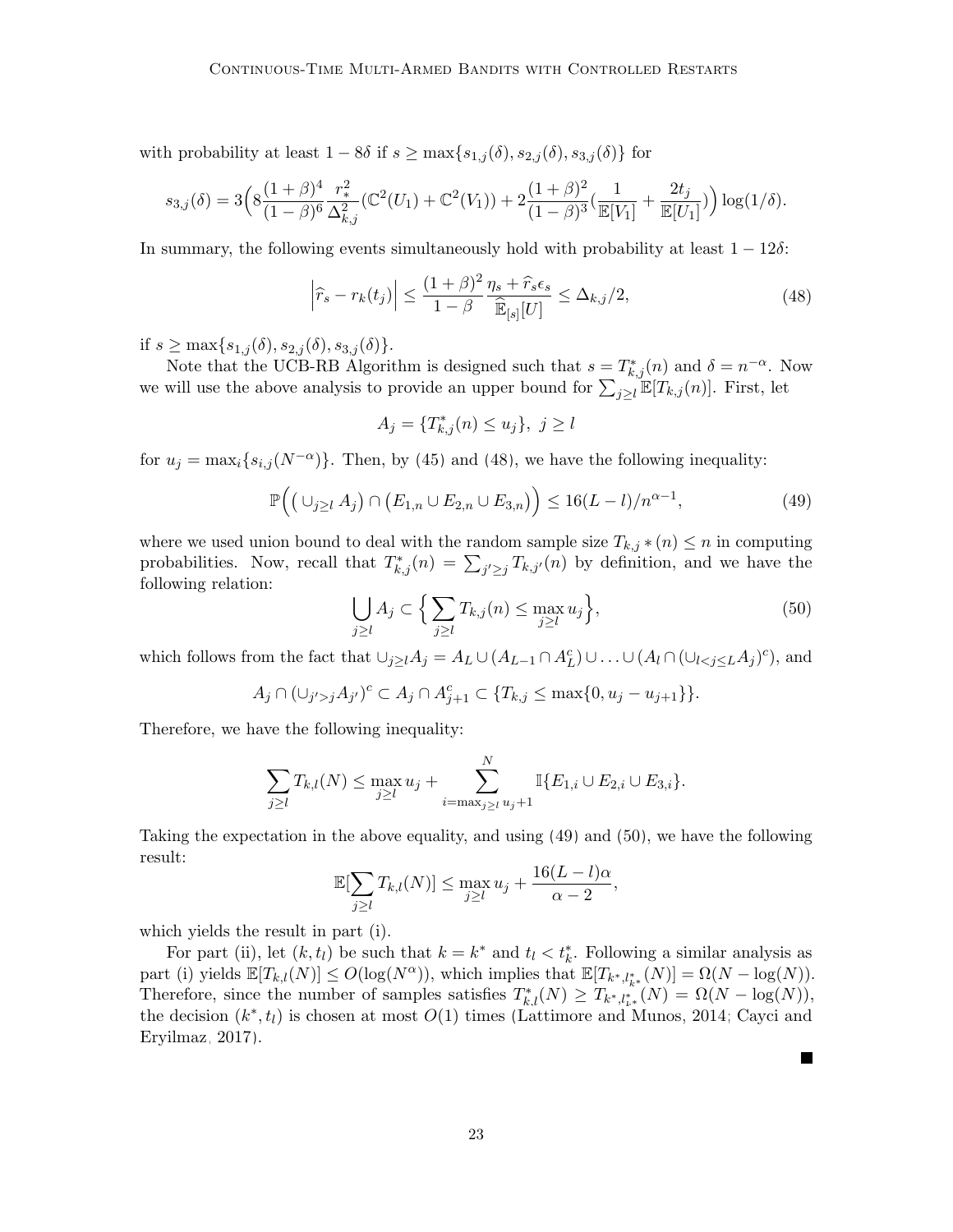## Appendix C. Proof of Theorem [14](#page-15-0)

The proof incorporates a variant of the regret analysis for quantized continuous decision sets given in [\(Combes and Proutiere, 2014\)](#page-26-13) into the regret analysis for budget-constrained bandits presented in Appendix [B.](#page-2-0)

Step 1. First, we bound the regret that stems from using a quantized decision set. Recall from Proposition [2](#page-5-2) that

$$
\text{OPT}(\tau) \leq \tau \cdot r_* + O(1),
$$

and

$$
\text{OPT}_Q(\tau) \ge \tau \max_{t \in \mathbb{T}_Q} r_1(t),
$$

where  $\text{OPT}_Q(\tau)$  is the optimal reward in the quantized decision set  $\mathbb{T}_Q$ , and  $r_* = \max_{t \in \mathbb{T}} r_1(t)$ . Then, the regret under the UCB-RC Algorithm is bounded as follows:

$$
\begin{aligned} \texttt{REG}_{\pi^{\tt C}}(\tau) &= \texttt{OPT}(\tau) - \mathbb{E}[\texttt{REW}_{\pi^{\tt C}}(\tau)], \\ &= \texttt{OPT}(\tau) - \texttt{OPT}_{Q}(\tau) + \texttt{OPT}_{Q}(\tau) - \mathbb{E}[\texttt{REW}_{\pi^{\tt C}}(\tau)], \\ &\leq \tau \big(r_* - \max_{t \in \mathbb{T}_Q} \ r_1(t) \big) + \texttt{REG}_{\pi^{\tt C},Q}(\tau) + O(1), \end{aligned}
$$

where

$$
\texttt{REG}_{\pi^{\tt C},Q}(\tau) = \texttt{OPT}_Q(\tau) - \mathbb{E}[\texttt{REW}_{\pi^{\tt C}}(\tau)],
$$

is the regret under the UCB-RC Algorithm with respect to the optimal policy in the quantized decision set. By Assumption [2,](#page-14-0) we have:

<span id="page-23-1"></span>
$$
r_* - \max_{t \in \mathbb{T}_Q} r_1(t) \le a_2 \delta^q,
$$

since  $|t_1^* - \arg \max_{t \in \mathbb{T}_Q} r_1(t)| \leq \delta$ . Thus, we have the following inequality:

$$
\text{REG}_{\pi^{\mathcal{C}}}(\tau) \le a_2 \tau \delta^q + \text{REG}_{\pi^{\mathcal{C}}, Q}(\tau) + O(1). \tag{51}
$$

Step 2. After we quantify the regret from using a quantized decision set, now we bound  $REG_{C,Q}(\tau)$ , the regret of the UCB-RC Algorithm with respect to the optimal algorithm in the quantized decision set. We first present a variation of the decomposition in [\(50\)](#page-22-2).

**Claim 1** Let  $l^* = \arg \max_j r_1(t_j)$ , and  $r_Q^* = \max_j r_1(t_j)$  be the optimal reward rate in the quantized decision set  $\mathbb{T}_Q$ . For any  $l \neq l^*$ , let  $\Delta_{1,l} = r_Q^* - r_1(t_l)$ , and

<span id="page-23-2"></span><span id="page-23-0"></span>
$$
z_{l} = 3\left(z^{2}(\beta)\mathbb{C}_{1,l}\frac{(r_{Q}^{*})^{2}}{\Delta_{1,l}} + O(1)\right)\log(N^{\alpha}).
$$
\n(52)

Then, we have the following for any  $l \leq k \leq L(\delta)$ :

$$
\mathbb{E}[\sum_{j=l,j\neq l^{*}}^{k} \Delta_{1,j} T_{1,j}(N)] \le z_l + \sum_{\substack{j=l+1 \ j\neq l^{*}}}^{k} z_j \left(1 - \frac{\Delta_{1,j-1}}{\Delta_{1,j}}\right)^{+} + \frac{16L(\delta)\alpha}{\alpha - 2}.
$$
 (53)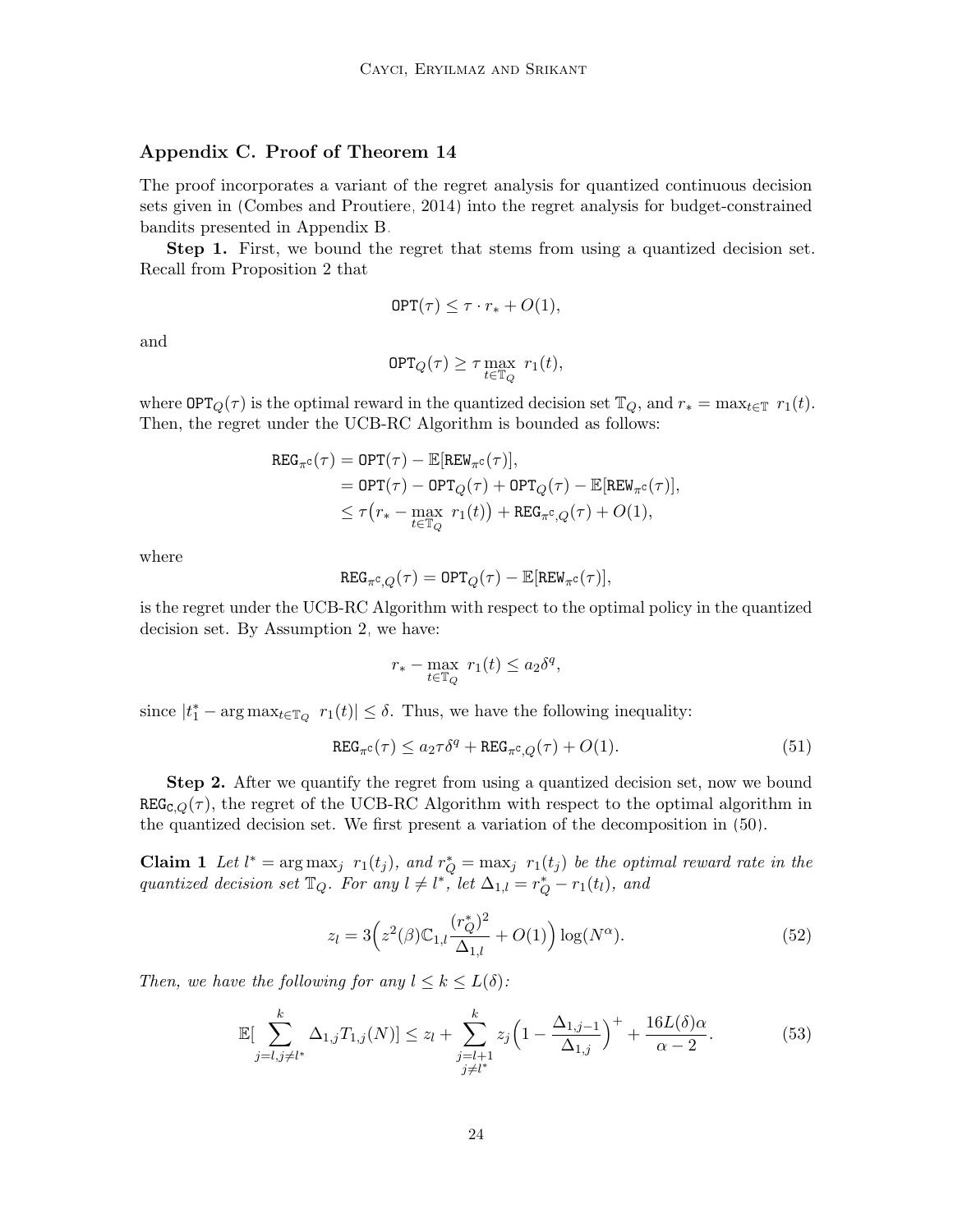**Proof** We have the following relation for any  $l \leq k \leq L(\delta)$ :

$$
\bigcup_{j=l}^{k} A_j \subset \Big\{ \sum_{j=l, j \neq l^*}^{k} \Delta_{1,j} T_{1,j}(N) \le z_l + \sum_{\substack{j=l+1 \ j \neq l^*}}^{k} z_j \Big( 1 - \frac{\Delta_{1,j-1}}{\Delta_{1,j}} \Big)^+ \Big\},\tag{54}
$$

which can be proved by induction. Note that the  $O(1)$  term in the RHS of [\(52\)](#page-23-0) is bounded as follows:

$$
2z(\beta)\mathbb{B}_{1,l}r_Q^* + 8(\mathbb{K}_{1,l} + \mathbb{B}_{1,l}^2)\Delta_{1,l} \leq 2z(\beta)b_0r_* + 8r_*(\kappa + b_0^2),
$$

where  $b_0 \ge \max_l B_{1,l}$  and  $\kappa \ge \max_l \mathbb{K}_{1,l}$  are constants independent of  $\delta$ , but depend on rad(T),  $\epsilon$  and  $\mu_*$  under Assumption [2.](#page-14-0)

By following the same steps as Lemma [18,](#page-20-1) the proof follows.

By [\(51\)](#page-23-1) and Proposition [17,](#page-20-0) the regret under UCB-RC is bounded as follows:

$$
\text{REG}_{\mathcal{C}}(\tau) \le a_2 \delta^q \tau + \mu \sum_{l \in [L(\delta)]} \mathbb{E}[\Delta_{1,l} T_{1,l}(2\tau/\mu_*)] + O(L(\delta)). \tag{55}
$$

<span id="page-24-1"></span> $\blacksquare$ 

where  $\mu = \max_{t \in \mathbb{T}} \mathbb{E}[U_{1,1}(t)]$  and  $\mu_* = \min_t \mathbb{E}[U_{1,1}(t)].$ 

Let the sets  $A, B, D$  be defined as follows:

$$
A = \{l^* - 1, l^*, l^* + 1\},
$$
  
\n
$$
B = \{l : t_{min} + (l - 1)\delta \in \mathcal{B}(t_1^*, \delta_0)\} \cap A^c,
$$
  
\n
$$
D = [L(\delta)] \cap (A \cup B)^c,
$$

where  $\mathcal{B}(x, \epsilon_0)$  denotes the ball in R centered at x with radius  $\epsilon_0 > 0$ .

• For any  $l \in A \setminus \{l^*\},$  we have the following by Assumption [2:](#page-14-0)

<span id="page-24-0"></span>
$$
\Delta_{1,l} \le r_* - r_1(t_l) \le a_2(2\delta)^q,
$$

since  $r_* \geq r_Q^*$  and  $|$  $t_1^* - (t_{min} + (l-1)\delta) \Big| \leq 2\delta$ . Thus, we have:

$$
\sum_{l \in A \setminus \{l^*\}} \mathbb{E}\Big[\Delta_{1,l} T_{1,l} \Big(\frac{2\tau}{\mu_*}\Big)\Big] \le a_2 \mu \cdot \frac{2\tau}{\mu_*} (2\delta)^q. \tag{56}
$$

• For  $l \in B$ , note that

$$
\left| \left( t_{min} + (l^* - 1)\delta \right) - \left( t_{min} + (l - 1)\delta \right) \right| \geq \delta(|l^* - l| - 1),
$$

which implies the following by Assumption [2:](#page-14-0)

$$
\Delta_{1,l} \ge a_1 \big| |l^* - l| - 1|^{q} \delta^q.
$$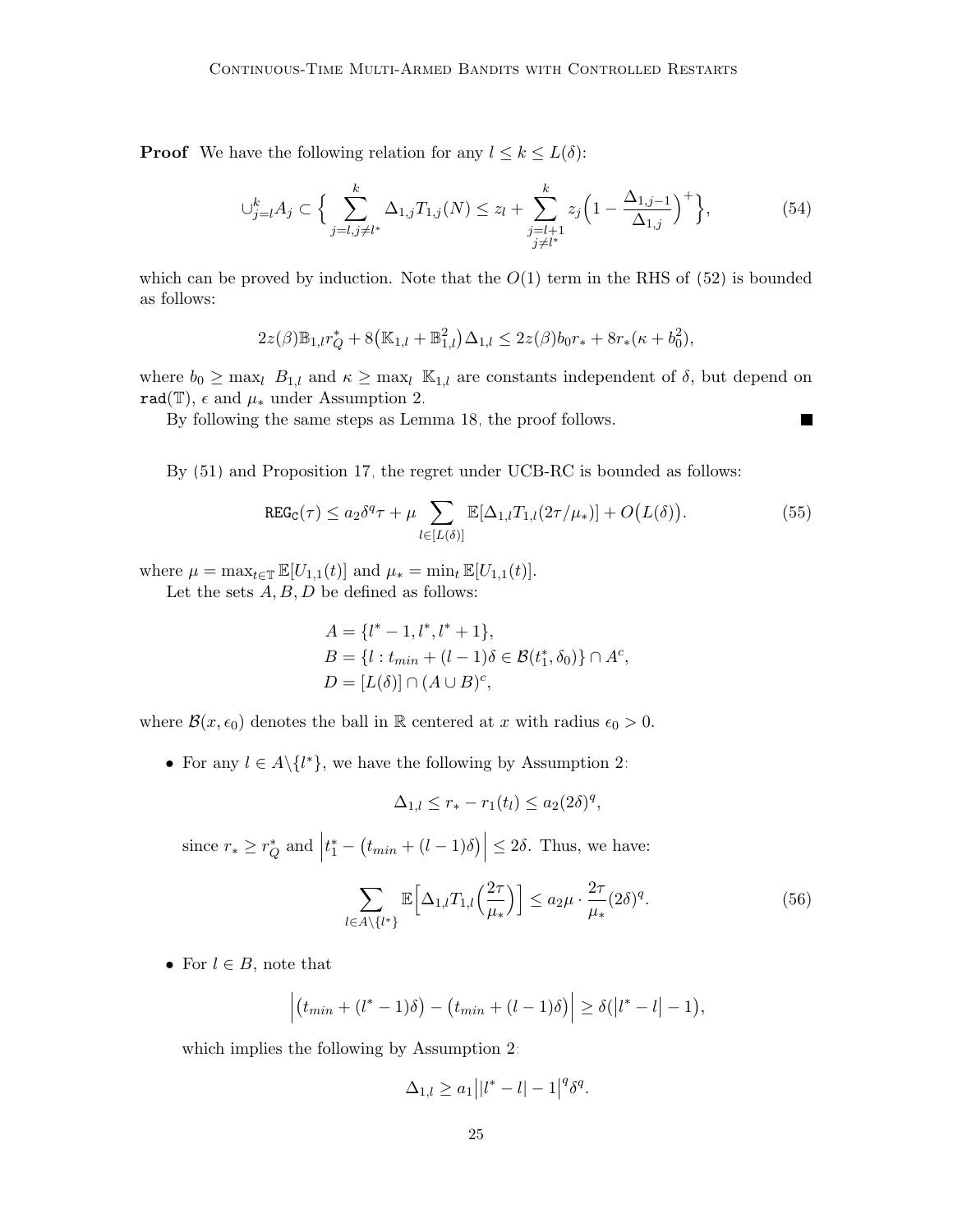By using this result and Claim [1,](#page-23-2) we have the following bound:

$$
\mathbb{E}\Big[\sum_{l\in B} \Delta_{1,l} T_{1,l} \Big(\frac{2\tau}{\mu_*}\Big)\Big] \leq \alpha \sum_{l=1}^{L(\delta)} \frac{3z^2(\beta)\mathbb{C}_{1,l}r_*^2 \log(\tau)}{a_1(l \cdot \delta)^q} + O(\log(\tau)|B|),
$$
  

$$
\leq 3\alpha z^2(\beta)r_*^2 \frac{\log(\tau)}{a_1 \delta^q} \mathbb{C}^\star \sum_{l=1}^\infty \frac{1}{l^q} + O(\log(\tau)|B|),
$$

where  $\mathbb{C}_{1,l} \leq \mathbb{C}^*$  for all  $l \in L(\delta)$  with

<span id="page-25-3"></span>
$$
\mathbb{C}^\star = \Big(\frac{\mathbb{E}[X_{1,1}^2]}{\mu_*^2} + \frac{\mathbb{E}[R_{1,1}^2]}{\epsilon^2 \big(\mathbb{E}[R_{1,1}]\big)^2}\Big)
$$

Therefore, we have the following bound:

$$
\mathbb{E}\Big[\sum_{l\in B} \Delta_{1,l} T_{1,l} \Big(\frac{2\tau}{\mu_*}\Big)\Big] \le 3\alpha z^2(\beta) r_*^2 \frac{\log(\tau)}{a_1 \delta^q} \frac{\mathbb{C}^* q}{q-1} + O(\log(\tau)|B|). \tag{57}
$$

.

• For  $l \in D$ , we have  $\left(t_{min} + (l^* - 1)\delta\right) - \left(t_{min} + (l - 1)\delta\right)$   $\geq \delta_0/2$ , hence the following holds by Assumption [2:](#page-14-0)

<span id="page-25-4"></span>
$$
\Delta_{1,l} \ge a_1(\delta_0/2)^q.
$$

Consequently, we have the following upper bound:

$$
\mathbb{E}\Big[\sum_{l\in D} \Delta_{1,l} T_{1,l} \Big(\frac{2\tau}{\mu_*}\Big)\Big] \le 3\alpha z^2(\beta) r_*^2 \mathbb{C}^\star \frac{\log(\tau) L(\delta)}{a_1(\delta_0/2)^q} + O(\log(\tau)|D|). \tag{58}
$$

Substituting the results in [\(56\)](#page-24-0), [\(57\)](#page-25-3) and [\(58\)](#page-25-4) into [\(55\)](#page-24-1), we obtain the following upper bound:

$$
\text{REG}_{\pi^{\mathbb{C}}}(\tau) \le a_2 \frac{2\mu}{\mu_*} \tau (3\delta)^q + \frac{3\alpha q}{q-1} \mathbb{C}^{\star} z^2(\beta) r_*^2 \frac{\log(\tau)}{a_1 \delta^q} + O(\log(\tau) L(\delta)).\tag{59}
$$

With the choice  $\delta^q = \sqrt{\log(\tau)/\tau}$ , we have  $\log(\tau)L(\delta) = o(\sqrt{\tau \log(\tau)})$ . Therefore,

$$
\limsup_{\tau \to} \frac{\texttt{REG}_{\pi^{\texttt{C}}}(\tau)}{\sqrt{\tau \log(\tau)}} \le 6^q a_2 \frac{\mu}{\mu_*} + \frac{3\alpha q}{a_1(q-1)} \mathbb{C}^{\star} z^2(\beta) r_*^2.
$$

## References

<span id="page-25-0"></span>Shipra Agrawal and Nikhil Devanur. Linear contextual bandits with knapsacks. In Advances in Neural Information Processing Systems, pages 3450–3458, 2016.

- <span id="page-25-1"></span>Sanjeev Arora and Boaz Barak. Computational complexity: a modern approach. Cambridge University Press, 2009.
- <span id="page-25-2"></span>Søren Asmussen. *Applied probability and queues*, volume 51. Springer Science & Business Media, 2008.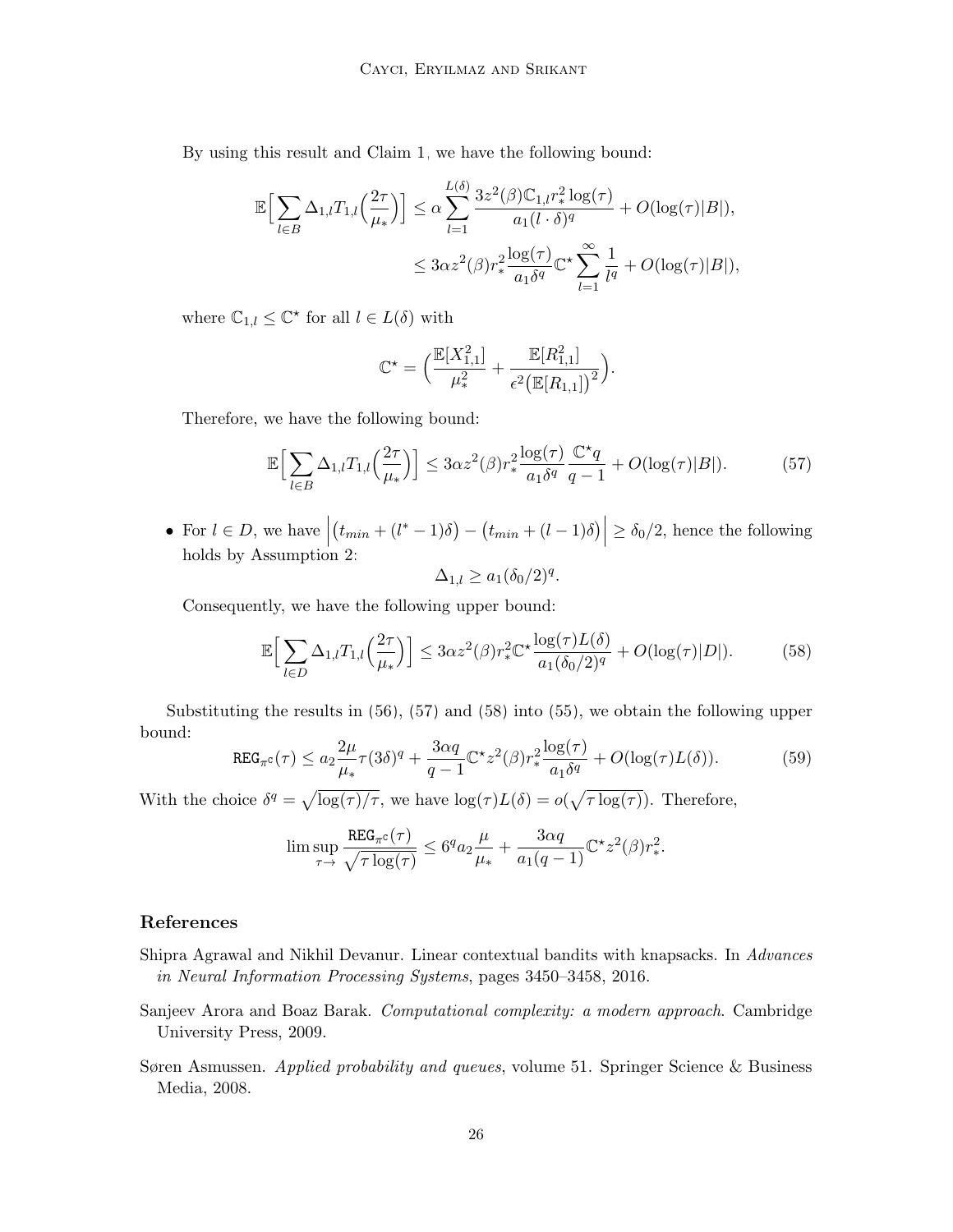- <span id="page-26-3"></span>Søren Asmussen, Pierre Fiorini, Lester Lipsky, Tomasz Rolski, and Robert Sheahan. Asymptotic behavior of total times for jobs that must start over if a failure occurs. Mathematics of Operations Research, 33(4):932–944, 2008.
- <span id="page-26-12"></span>Jean-Yves Audibert, Rémi Munos, and Csaba Szepesvári. Exploration–exploitation tradeoff using variance estimates in multi-armed bandits. *Theoretical Computer Science*, 410(19): 1876–1902, 2009.
- <span id="page-26-6"></span>Ashwinkumar Badanidiyuru, Robert Kleinberg, and Aleksandrs Slivkins. Bandits with knapsacks. In 2013 IEEE 54th Annual Symposium on Foundations of Computer Science, pages 207–216. IEEE, 2013.
- <span id="page-26-14"></span>Semih Cayci and Atilla Eryilmaz. Learning for serving deadline-constrained traffic in multi-channel wireless networks. In 2017 15th International Symposium on Modeling and Optimization in Mobile, Ad Hoc, and Wireless Networks (WiOpt), pages 1–8, 2017.
- <span id="page-26-10"></span>Semih Cayci, Atilla Eryilmaz, and Rayadurgam Srikant. Learning to control renewal processes with bandit feedback. Proceedings of the ACM on Measurement and Analysis of Computing Systems, 3(2):43, 2019.
- <span id="page-26-8"></span>Semih Cayci, Atilla Eryilmaz, and R Srikant. Budget-constrained bandits over general cost and reward distributions. arXiv preprint arXiv:2003.00365 (to appear in Proc. of 23rd International Conference on Artificial Intelligence and Statistics (AISTATS)), 2020.
- <span id="page-26-13"></span>Richard Combes and Alexandre Proutiere. Unimodal bandits: Regret lower bounds and optimal algorithms. In International Conference on Machine Learning, pages 521–529, 2014.
- <span id="page-26-7"></span>Richard Combes, Chong Jiang, and Rayadurgam Srikant. Bandits with budgets: Regret lower bounds and optimal algorithms. ACM SIGMETRICS Performance Evaluation Review, 43(1):245–257, 2015.
- <span id="page-26-0"></span>S Condamin, O Bénichou, V Tejedor, R Voituriez, and Joseph Klafter. First-passage times in complex scale-invariant media. Nature, 450(7166):77–80, 2007.
- <span id="page-26-2"></span>Iddo Eliazar, Tal Koren, and Joseph Klafter. Searching circular dna strands. Journal of Physics: Condensed Matter, 19(6):065140, 2007.
- <span id="page-26-1"></span>Martin R Evans and Satya N Majumdar. Diffusion with stochastic resetting. *Physical review* letters, 106(16):160601, 2011.
- <span id="page-26-9"></span>Matteo Gagliolo and Jürgen Schmidhuber. Learning restart strategies. In *IJCAI*, pages 792–797, 2007.
- <span id="page-26-4"></span>Carla P Gomes, Bart Selman, Henry Kautz, et al. Boosting combinatorial search through randomization. AAAI/IAAI, 98:431–437, 1998.
- <span id="page-26-11"></span>Allan Gut. Stopped random walks. Springer, 2009.
- <span id="page-26-5"></span>András György, Levente Kocsis, Ivett Szabó, and Csaba Szepesvári. Continuous time associative bandit problems. In IJCAI, pages 830–835, 2007.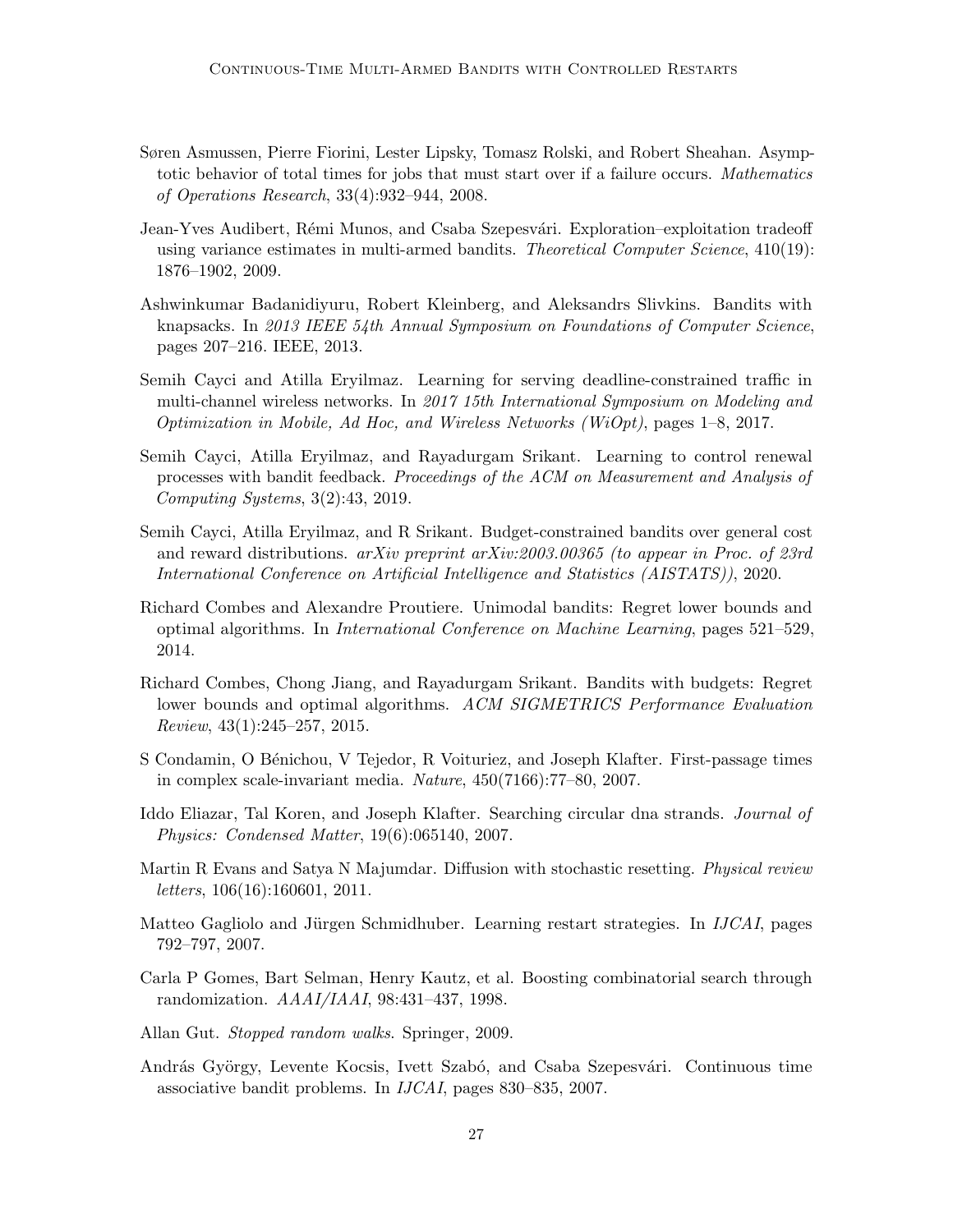- <span id="page-27-7"></span>Marijn JH Heule, Matti Järvisalo, and Martin Suda. Sat competition 2018. Journal on Satisfiability, Boolean Modeling and Computation, 11(1):133–154, 2019.
- <span id="page-27-14"></span>Holger H Hoos and Thomas Stützle. Satlib: An online resource for research on sat. Sat, 2000:283–292, 2000.
- <span id="page-27-4"></span>Holger H Hoos and Thomas Stützle. Stochastic local search: Foundations and applications. Elsevier, 2004.
- <span id="page-27-6"></span>Nicole Immorlica, Karthik Abinav Sankararaman, Robert Schapire, and Aleksandrs Slivkins. Adversarial bandits with knapsacks. In 2019 IEEE 60th Annual Symposium on Foundations of Computer Science (FOCS), pages 202–219. IEEE, 2019.
- <span id="page-27-12"></span>Henry Kautz. Walksat-v56. 2020. URL [https://gitlab.com/HenryKautz/Walksat/blob/](https://gitlab.com/HenryKautz/Walksat/blob/master/Walksat_v56) [master/Walksat\\_v56](https://gitlab.com/HenryKautz/Walksat/blob/master/Walksat_v56).
- <span id="page-27-9"></span>Jon Kleinberg and Eva Tardos. Algorithm design. Pearson Education India, 2006.
- <span id="page-27-3"></span>Lukasz Kusmierz, Satya N Majumdar, Sanjib Sabhapandit, and Grégory Schehr. First order transition for the optimal search time of lévy flights with resetting. *Physical review letters*, 113(22):220602, 2014.
- <span id="page-27-11"></span>SP Lalley and G Lorden. A control problem arising in the sequential design of experiments. Annals of probability, 14(1):136–172, 1986.
- <span id="page-27-16"></span>Tor Lattimore and Rémi Munos. Bounded regret for finite-armed structured bandits. In Advances in Neural Information Processing Systems, pages 550–558, 2014.
- <span id="page-27-5"></span>Michael Luby, Alistair Sinclair, and David Zuckerman. Optimal speedup of las vegas algorithms. Information Processing Letters, 47(4):173–180, 1993.
- <span id="page-27-15"></span>Stanislav Minsker et al. Geometric median and robust estimation in banach spaces. Bernoulli, 21(4):2308–2335, 2015.
- <span id="page-27-1"></span>Arnab Pal and Shlomi Reuveni. First passage under restart. Physical review letters, 118(3): 030603, 2017.
- <span id="page-27-2"></span>Arnab Pal, Anupam Kundu, and Martin R Evans. Diffusion under time-dependent resetting. Journal of Physics A: Mathematical and Theoretical, 49(22):225001, 2016.
- <span id="page-27-8"></span>Christos H Papadimitriou. On selecting a satisfying truth assignment. In FOCS, volume 91, pages 163–169, 1991.
- <span id="page-27-10"></span>Christos H Papadimitriou and John N Tsitsiklis. The complexity of optimal queuing network control. Mathematics of Operations Research, 24(2):293–305, 1999.

<span id="page-27-0"></span>Sidney Redner. A guide to first-passage processes. Cambridge University Press, 2001.

<span id="page-27-13"></span>Sheldon M Ross. *Introduction to probability models*. Academic press, 2014.